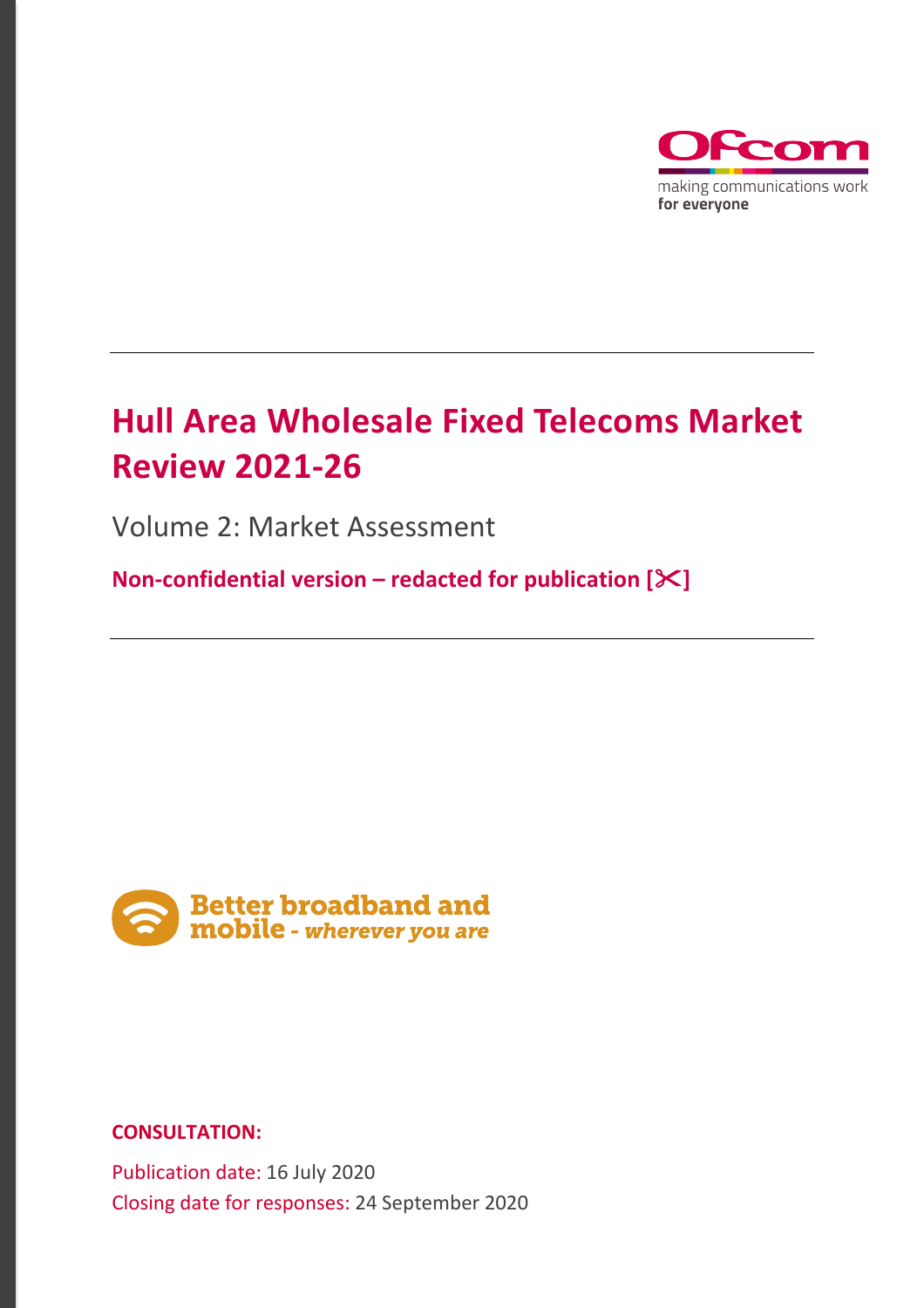# **Contents**

# **Section**

| 1. Background                                                                               |    |
|---------------------------------------------------------------------------------------------|----|
| 2. Wholesale local access market definition and significant market power                    | 11 |
| 3. Wholesale leased lines access services market definition and significant market power 16 |    |
| 4. Wholesale broadband access                                                               | 20 |
| 5. Fixed voice services                                                                     | 23 |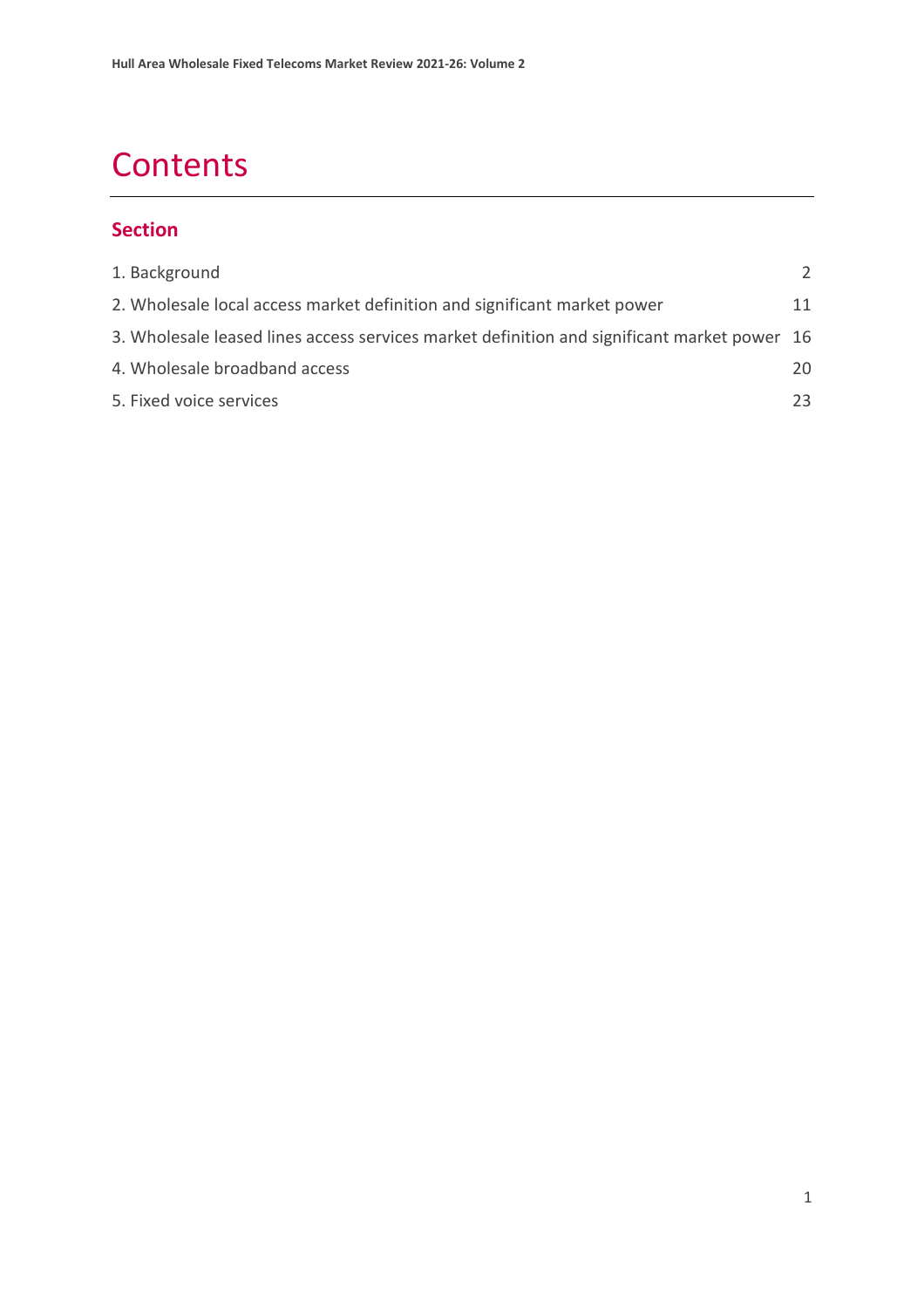# <span id="page-2-0"></span>1. Background

- 1.1 In this section, we set out background information on the network operators in the Hull Area, and the retail markets for the provision of broadband services and fixed voice services.
- 1.2 KCOM has a ubiquitous network in the Hull Area and faces minimal competition from alternative networks.
- 1.3 KCOM has regulatory obligations to offer wholesale access products. While these are actively used by retail competitors to supply leased lines, to date take-up of wholesale broadband products has been very small. Accordingly, KCOM has been able to retain over 90% of retail supply of broadband services. Providers with a significant market share in the rest of the UK, such as BT, Sky, TalkTalk and Virgin Media, do not provide broadband services in the Hull Area.
- 1.4 Similarly, KCOM supplies the vast majority of retail fixed voice services in the Hull Area. There is very limited use of fixed voice access products by retail competitors to provide voice services over analogue lines or ISDN lines.

# **Network operators and the services provided over their networks**

- 1.5 KCOM<sup>1</sup> is the incumbent telecoms provider in the Hull Area, and operates both an existing copper network, and a newly completed full-fibre network.
- 1.6 Two other telecoms providers have invested in fibre networks in the Hull Area, serving a small number of business customers:
	- a) CityFibre passes less than 1% of all premises and is within 50m of 10-20% [ $\ge$ ]% of large business and mobile sites.<sup>[2](#page-2-2)</sup> It has no current expansion plans within the Hull Area.<sup>[3](#page-2-3)</sup> It has approximately 150-250  $[\times]$  leased lines customer connections, the majority of which are dark fibre.[4](#page-2-4) It currently provides dark fibre to mobile base stations operated by Mobile Broadband Network Limited (MBNL).[5](#page-2-5)
	- b) MS3 passes 2% of all premises and is within 50m of 8% of large business and mobile sites.<sup>[6](#page-2-6)</sup> It plans to cover a further 21,000 premises in the Hull Area by the end of June

<span id="page-2-2"></span><span id="page-2-1"></span><sup>1</sup> KCOM Group Limited was acquired by Macquarie Infrastructure and Real Assets (MEIF 6 Fibre Limited) in August 2019. See [Macquarie Infrastructure and Real Assets finalises acquisition of KCOM Group,](https://www.macquarie.com/au/en/about/news/2019/macquarie-infrastructure-and-real-assets-finalises-acquisition-of-kcom-group.html) 19 August 2019 [accessed 8 July 2020]. <sup>2</sup> Information gathered fo[r Connected Nations update: Summer 2019;](https://www.ofcom.org.uk/research-and-data/multi-sector-research/infrastructure-research/connected-nations-update-summer-2019) and Ofcom analysis of Market Location's 2018 Business Connectivity Report, CityFibre's response to the 1st BCMR s.135 notice, February 2018 and stakeholder responses to the 5th BCMR s.135 notice, February 2018.

<span id="page-2-3"></span><sup>&</sup>lt;sup>3</sup> CityFibre's 1<sup>st</sup> RFI response.

<span id="page-2-4"></span> $4$  CityFibre's 1<sup>st</sup> RFI response. Overall there are approximately  $[\times]$  wholesale CI access leased lines in the Hull Area. See 2019 BCMR Statement, Table 9.1.

<span id="page-2-5"></span><sup>&</sup>lt;sup>5</sup> MBNL is a network co-owned by EE and Three which is used to deliver mobile services. See 'CityFibre signs deals with EE [and Three to enhance mobile networks,](https://www.cityfibre.com/news/20141112cityfibre-signs-dark-fibre-deals-with-ee-and-three-to-enhance-mobile-networks/) 13 November 2013 [accessed 29 June 2020].

<span id="page-2-6"></span><sup>6</sup> MS3's 1st RFI response and Ofcom analysis of Market Location's 2018 Business Connectivity Report, MS3 response to the 1st BCMR s.135 notice, February 2018 and stakeholder responses to the 5th BCMR s.135 notice, February 2018.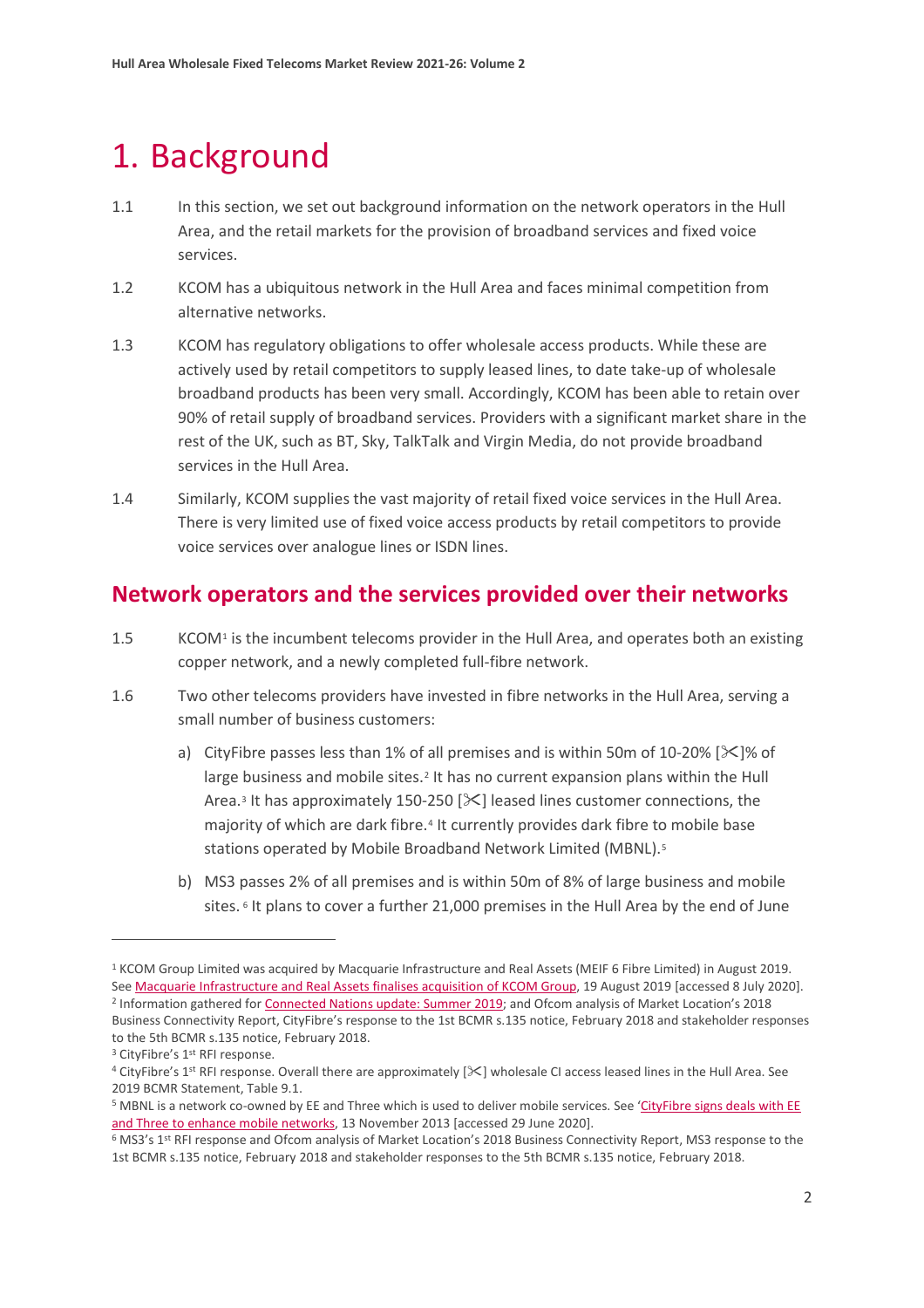2021, extending its network to reach around 13% of premises.It currently serves around 50-150  $[\mathcal{K}]$  customers with broadband or leased line services.<sup>[7](#page-3-0)</sup>

1.7 Alongside these fibre networks, there are four wireless network operators providing broadband services: Connexin, Pure Broadband<sup>[8](#page-3-1)</sup>,  $[\&e^{\cdot}]^9$  $[\&e^{\cdot}]^9$  and Wisper. These providers offer speeds between 10 Mbit/s and 60 Mbit/s, focusing primarily on providing broadband to residential consumers.[10](#page-3-3) Mobile networks also provide broadband services for homes and businesses using 4G and, more recently, 5G.

# **Retail broadband services**

## **Providers in the Hull Area**

- 1.8 There is very little competition for retail broadband in the Hull Area.
- 1.9 KCOM supplies the vast majority (over 90%) [ $\mathcal{K}$ ]% of the fixed line retail broadband connections in the Hull Area. The remaining fixed line retail broadband services are offered by local telecoms providers which resell KCOM's retail services under a white-label arrangement, predominantly to business customers. These white-label products are broadband services that can simply be resold to retail customers – providing aspects such as billing and customer service, but not providing any technical elements. By their nature these services offer very little scope for innovation. These resellers – such as Excel Telecom, River and The One Point – offer broadband products at slightly lower prices than KCOM, but take-up is very low.[11](#page-3-4)
- 1.10 There is a slightly higher take-up of fixed wireless access (FWA) services, supplied by local telecoms providers, however this also remains low.[12](#page-3-5) Overall, KCOM accounts for the vast majority (over 90%)  $[\&]$ % of retail broadband supply in the Hull Area including FWA.<sup>[13](#page-3-6)</sup>

| <b>Provider</b>                             | <b>Retail share (incl. FWA)</b> | <b>Retail share (excl. FWA)</b> |
|---------------------------------------------|---------------------------------|---------------------------------|
| <b>KCOM</b>                                 | >90% [ $\mathsf{\times}$ ]%     | >90% [ $\mathbb{X}$ ]%          |
| <b>FWA</b>                                  | $[\times]$ %                    | n/a                             |
| <b>Resellers</b>                            | $[\mathcal{K}]\%$               | $[\times]%$                     |
| Alternative networks<br>(MS3 and CityFibre) | $[\times]$ %                    | $[\mathcal{K}]\%$               |

| Figure 1.1: Retail broadband shares of supply in the Hull Area |  |  |
|----------------------------------------------------------------|--|--|
|----------------------------------------------------------------|--|--|

<span id="page-3-2"></span> $9$  [ $\times$ ]. [ $\times$ ].

<span id="page-3-0"></span><sup>7</sup> MS3's 1st RFI response.

<span id="page-3-1"></span><sup>8</sup> Pure Broadband also offers fixed broadband retail services through reselling KCOM products.

<span id="page-3-3"></span> $10$  [ $\times$ ], [ $\times$ ], [ $\times$ ].

<span id="page-3-4"></span> $^{11}$  [ $\times$ ], [ $\times$ ], [ $\times$ ], [ $\times$ ].

<span id="page-3-5"></span><sup>&</sup>lt;sup>12</sup> Around [ $\mathbb{X}$ ] customers take these FWA services in the Hull Area. [ $\mathbb{X}$ ], [ $\mathbb{X}$ ], [ $\mathbb{X}$ ], [ $\mathbb{X}$ ].

<span id="page-3-6"></span><sup>&</sup>lt;sup>13</sup> All providers' 1<sup>st</sup> RFI response.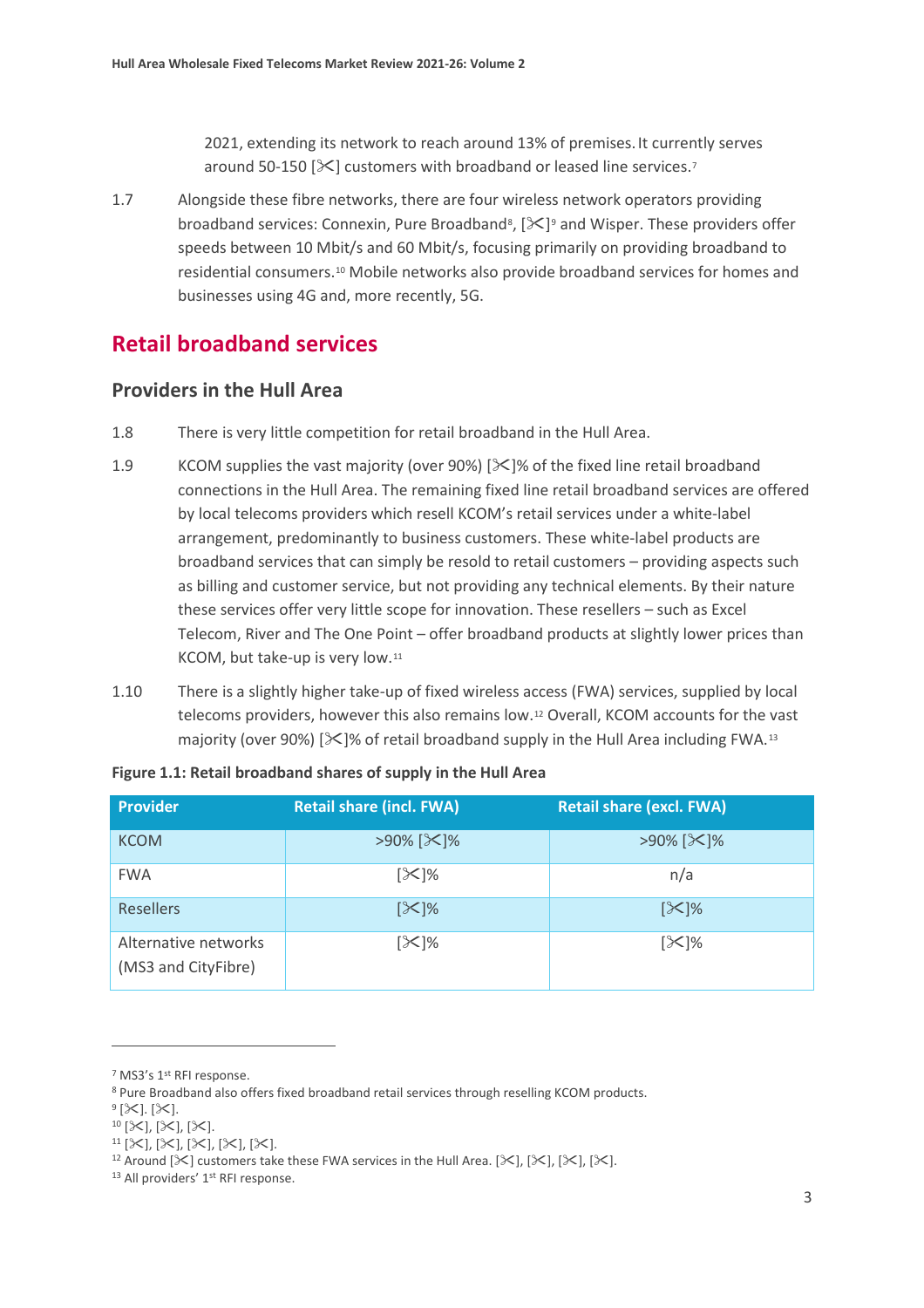# **Fixed broadband product characteristics**

1.11 KCOM offers a range of broadband services over its full-fibre network. In general, these products have comparable characteristics to products offered in the rest of the UK, as outlined in Figure 1.2 below.

| Figure 1.2: Fixed retail broadband product characteristics in the Hull Area compared to the rest of |  |
|-----------------------------------------------------------------------------------------------------|--|
| the UK                                                                                              |  |

|                                       | <b>KCOM</b>                         | <b>BT</b>                 | <b>Virgin</b><br><b>Media</b> | <b>Sky</b>             | <b>TalkTalk</b>            | <b>Plusnet</b>         | EE.                        |
|---------------------------------------|-------------------------------------|---------------------------|-------------------------------|------------------------|----------------------------|------------------------|----------------------------|
| <b>Headline</b><br>speeds<br>(Mbit/s) | $<$ 24, 30,<br>75, 200,<br>400, 900 | 17, 30,<br>50, 67,<br>145 | 50, 100,<br>200, 350          | 11, 59,<br>145         | 11, 38,<br>67, 145,<br>900 | 10, 36, 66             | 10, 36,<br>67, 145,<br>300 |
| <b>Contract</b><br>length<br>(months) | 12                                  | 18                        | 12                            | 18                     | 18                         | 12/18                  | 18                         |
| <b>Usage limit</b>                    | $20GB-$<br>Unlimited                | Unlimited                 | Unlimited                     | Unlimited              | Unlimited                  | Unlimited              | Unlimited                  |
| Primary<br>technology                 | Copper;<br><b>FTTP</b>              | Copper;<br><b>FTTC</b>    | Cable                         | Copper;<br><b>FTTC</b> | Copper;<br><b>FTTC</b>     | Copper;<br><b>FTTC</b> | Copper;<br><b>FTTC</b>     |
| <b>Inclusive</b><br>calls             | Available<br>as add-on              | Available<br>as add-on    | Free<br>weekend               | Available<br>as add-on | Available<br>as add-on     | Available<br>as add-on | Available<br>as add-on     |
| <b>TV</b>                             | <b>No</b>                           | Available<br>as add-on    | Available<br>as add-on        | Available<br>as add-on | <b>No</b>                  | <b>No</b>              | <b>No</b>                  |

*Source: Provider websites [accessed 9 June 2020]. Products available for new supply only.*

- 1.12 There are two key differences between the retail broadband services consumers are purchasing in the Hull Area compared to the rest of the UK:
	- a) **Data caps:** Some,  $[\<]$ , of KCOM sales have data caps, while almost all consumers in the rest of the UK take products with unlimited data usage.<sup>[14](#page-4-0)</sup> [ $\angle$ ]% of KCOM's customers take a data-capped product, and  $[\&\&\]$ % of these consumers have a data cap of 150GB or less per month.[15](#page-4-1) These data constraints are significant. Data usage in the UK has increased significantly in recent years; average usage in 2019 was 315GB per

<span id="page-4-0"></span><sup>&</sup>lt;sup>14</sup> We note that KCOM has temporarily removed data caps for all online activities during the COVID-19 pandemic. See KCOM, ['Keeping you connected',](https://www.kcomhome.com/discover/categories/kcom-news/keeping-you-connected/) dated 20 March 2020. Also see Ofcom, 'How broadband and mobile firms are serving [customers during the coronavirus pandemic',](https://www.ofcom.org.uk/about-ofcom/latest/features-and-news/broadband-and-mobile-firms-commit-helping-customers-during-coronavirus) 1 April 2020. [Accessed 9 July 2020].

<span id="page-4-1"></span><sup>&</sup>lt;sup>15</sup> Ofcom analysis of KCOM 1<sup>st</sup> RFI response. For comparison, around 3% of broadband consumers in the rest of the UK take data-capped products. See Ofcom, September 2019. Helping consumers get better deals, Annex 4 - Analysis of provider [data,](https://www.ofcom.org.uk/__data/assets/pdf_file/0023/168053/annex-analysis-of-provider-data.pdf) paragraph A4.11.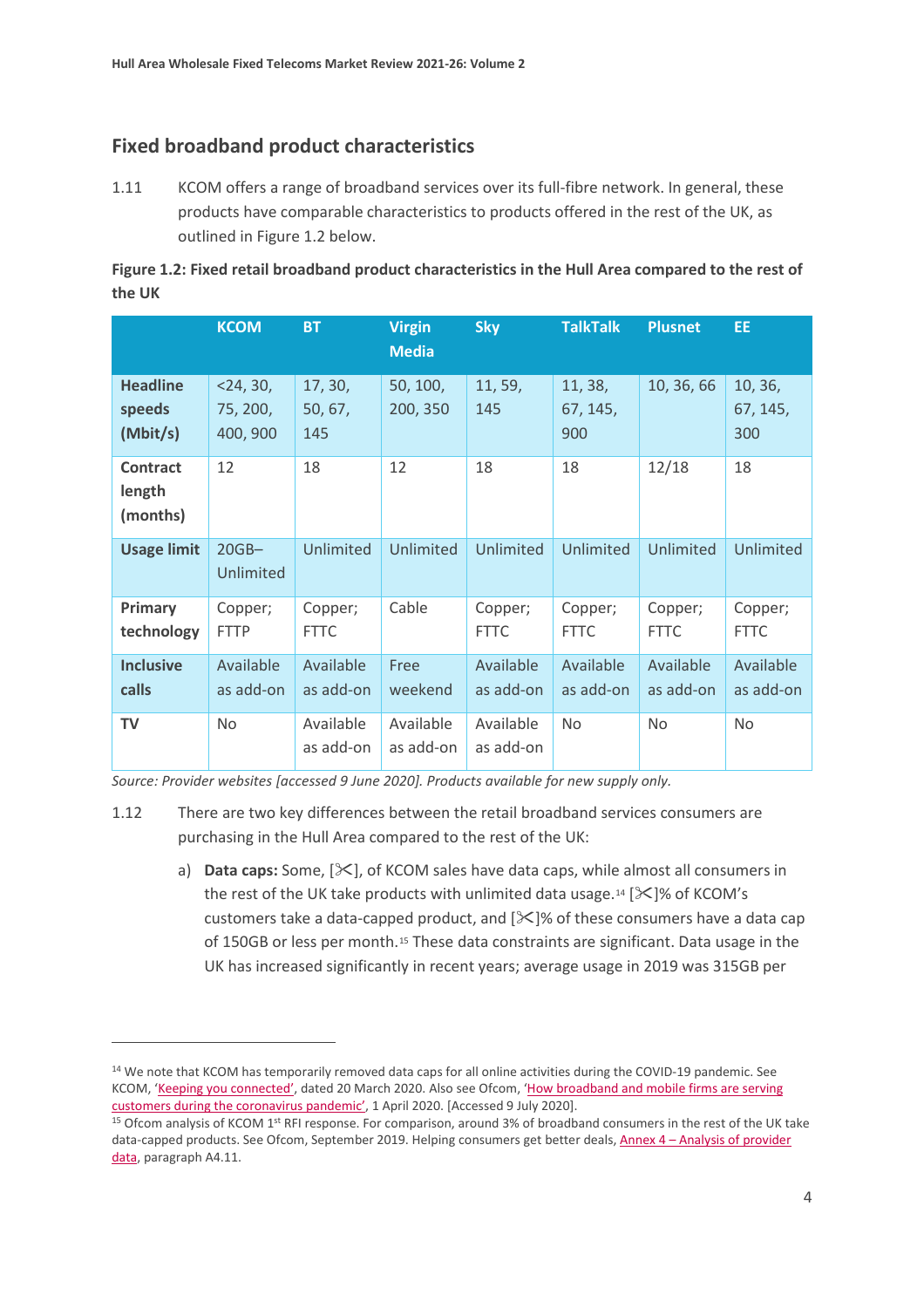month, increasing from 240GB in 2018.[16](#page-5-0) Market research carried out by telecoms providers suggests that data volumes will continue to increase.[17](#page-5-1)

b) **FTTP connections:** 75-85% ([ $\ge$ ]) of KCOM's fixed broadband consumers in the Hull Area take an FTTP broadband product $18$ , whereas in the rest of the UK most broadband services are delivered over copper or cable, due to the low current availability of FTTP. All of KCOM's FTTP customers receive download speeds of at least 30Mbit/s.

## **Fixed broadband retail pricing**

- 1.13 To date, consumers in the Hull Area in general pay higher prices for broadband services than consumers in the rest of the UK.
- 1.14 As detailed above, fixed broadband customers in the Hull Area are more likely to purchase products subject to a data cap, whereas in the rest of the UK almost all customers purchase products with unlimited data. As we expect data consumption to increase during the review period, we have compared the price of taking an unlimited data product in the Hull Area with the rest of the UK.
- 1.15 Our assessment shows us that KCOM's list prices for its unlimited data dual play (landline and broadband) products are the highest in the UK for each speed it offers. This shown in Figure 1.3 below.

<span id="page-5-0"></span><sup>&</sup>lt;sup>16</sup> Similarly, the median data usage on fixed lines has increased by 30% to 164GB from 124GB in 2018. See Ofcom, December 2019. [Connected Nations,](https://www.ofcom.org.uk/__data/assets/pdf_file/0023/186413/Connected-Nations-2019-UK-final.pdf) p.19. We note that average data usage (213GB) and median data usage (127GB) in the Hull local authority area is lower than in the rest of the UK. However, the extent to which these figures reflect the existence of data caps is unclear. See Connected Nations 2019 data [downloads](https://www.ofcom.org.uk/research-and-data/multi-sector-research/infrastructure-research/connected-nations-2019/data-downloads) and data on fixed and local unitary [authority.](https://www.ofcom.org.uk/__data/assets/file/0029/186635/connected-nations-2019-fixed-local-unitary-authority.zip)

<span id="page-5-1"></span><sup>&</sup>lt;sup>17</sup> 2020 WFTMR Consultation, *Volume 2*, paragraphs 2.28-2.30.

<span id="page-5-2"></span><sup>18</sup> Ofcom analysis of KCOM 1<sup>st</sup> RFI response.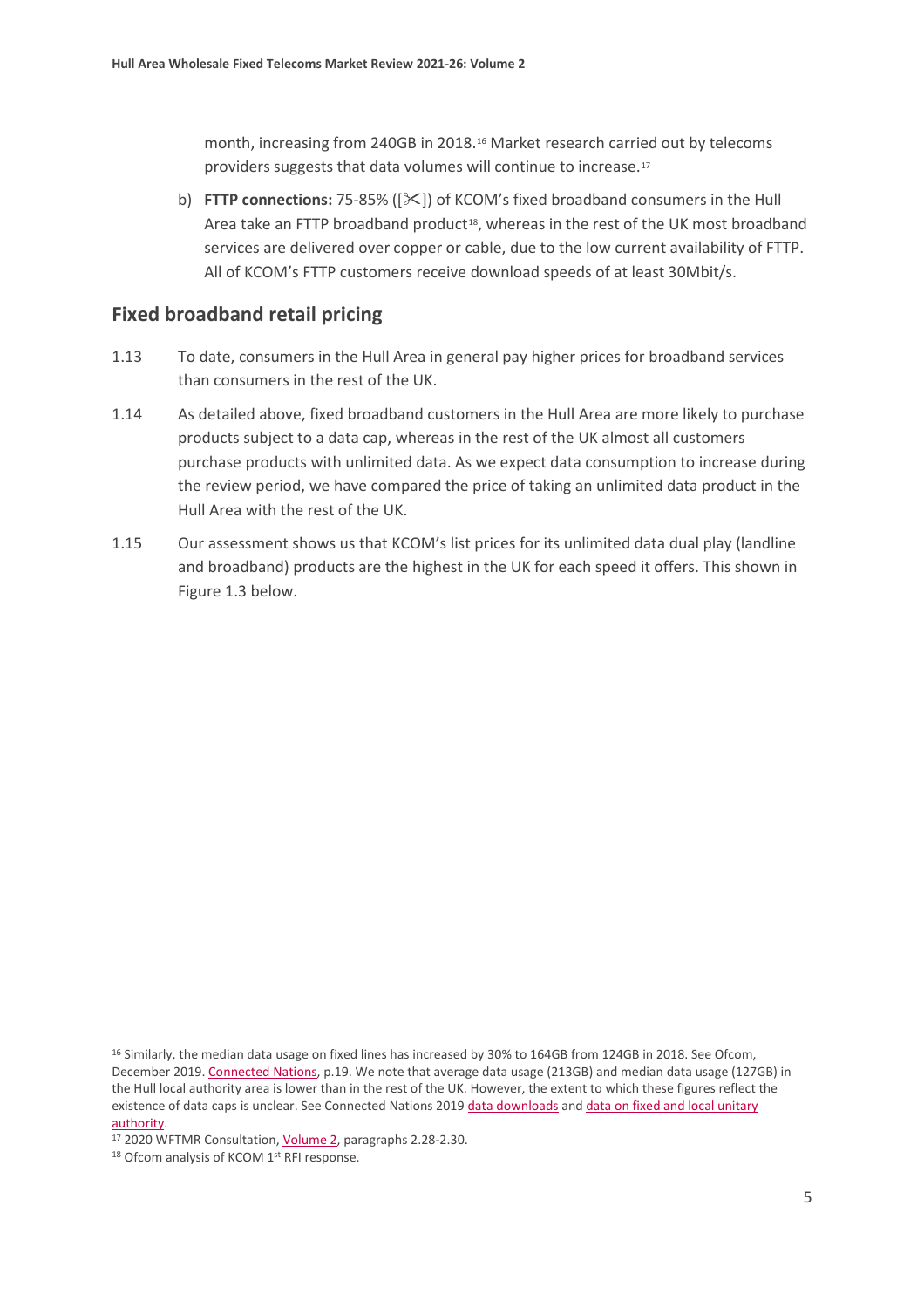

**Figure 1.3: Advertised prices for dual play (landline and broadband) products offering unlimited data, May 2020[19](#page-6-0)**

*Source: Provider websites accessed May 2020. All prices shown are for products with unlimited data; prices for national providers are new-contract prices.* 

- 1.16 KCOM's cheapest unlimited broadband product costs £40 per month.<sup>[20](#page-6-1)</sup> In the rest of the UK, consumers benefit from a range of providers offering broadband products (including some superfast broadband products) with unlimited data usage at or around £20-£30 per month for new-contract customers.<sup>21</sup>
- 1.17 The average amount KCOM's customers pay for broadband is therefore currently higher than in the rest of the UK. However, at the time of undertaking this market review, KCOM was already in the process of reviewing its portfolio of retail prices, and we understand that when that new portfolio is implemented, it will bring prices more into line with the rest of the UK.

## **Fixed wireless access operators**

1.18 Broadly, there are two types of fixed wireless access networks offering broadband services to end consumers in the Hull Area:<sup>[22](#page-6-3)</sup>

<span id="page-6-0"></span> $19$  While not plotted in this graph, we have also found that KCOM's retail prices for its 400Mbps product (£50/mth) and 900Mbps product (£79/mth) are the highest, or nearly highest, in the UK for those speeds.

<span id="page-6-1"></span><sup>&</sup>lt;sup>20</sup> This price does not take account of any time-limited offers. For example, new residential customers (defined by KCOM as those who do not already receive KCOM Lightstream services) takin[g KCOM's 30mps unlimited Lightstream package](https://www.kcomhome.com/lightstream/?kcomid=6b2b261c-532d-4d44-a2f2-144a8baab98f) between 13 May and 12 August 2020 will pay the discounted price of £25 per month for the initial 12-month contract period (usually £40) [accessed 23 June 2020].<br><sup>21</sup> We note that the actual prices paid by customers may differ from advertised prices for a number of reasons. Existing

<span id="page-6-3"></span><span id="page-6-2"></span>customers may have contracts for prices offered in the past. Prices for out-of-contract and re-contracting customers may differ from in-contract prices (see Ofcom, September 2019. Helping Consumers get better deals for more information).<br><sup>22</sup> A typical FWA network topology is shown in Annex 6, Figure A6.14.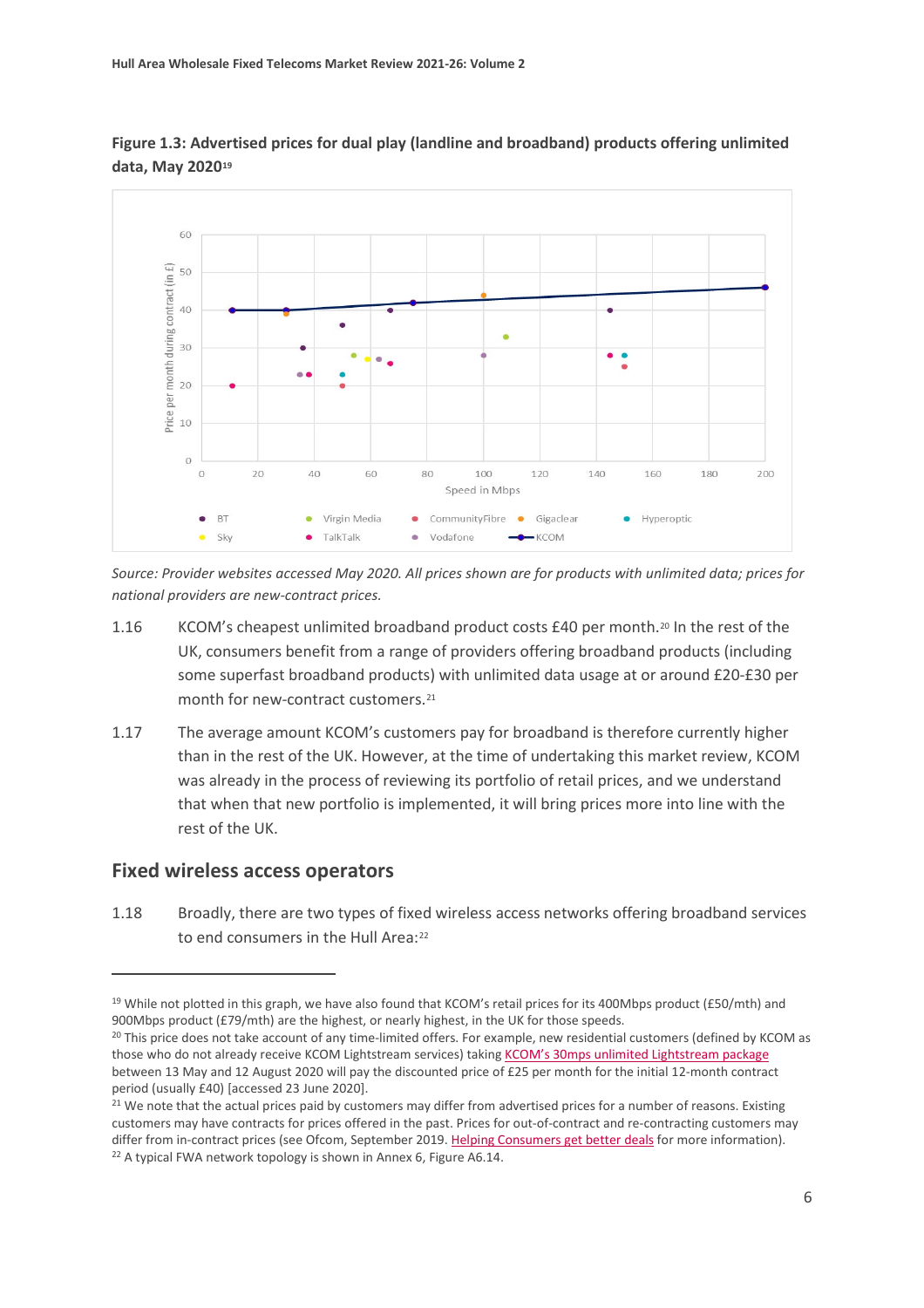- a) Fixed wireless operators using licence-exempt or light-licensed spectrum in the 5GHz band (WISPs); [23](#page-7-0)
- b) MNOs using their 4G and, more recently, 5G mobile networks to deliver fixed wireless access services (4G/5G FWA).

#### **Wireless Internet Service Providers (WISPs)**

- 1.19 WISPs use licence-exempt or light-licensed spectrum to deliver a wireless broadband connection to a fixed location.[24](#page-7-1)
- 1.20 Figure 1.4 shows the prices and product characteristics for three telecoms providers offering services  $[\mathbb{X}]$  in the Hull Area.<sup>[25](#page-7-2)</sup>

#### **Figure 1.4: FWA product characteristics in the Hull Area**

|                                    | <b>Connexin</b>                               | Pure Broadband <sup>26</sup> | <b>Wisper</b>  |
|------------------------------------|-----------------------------------------------|------------------------------|----------------|
| <b>Monthly price</b>               | £18-35                                        | £15-25                       | £20-35         |
| Set-up cost                        | Free                                          | Free                         | £7pcm or £147  |
| <b>Headline speeds</b><br>(Mbit/s) | 10, 20, 60                                    | 20                           | 60             |
| Average speed<br>(Mbit/s)          | $[\mathcal{K}], [\mathcal{K}], [\mathcal{K}]$ | $[\times]$                   | $[\times]$     |
| <b>Contract length</b>             | 18 months                                     | 30 day rolling contract      | No minimum     |
| <b>Usage limit</b>                 | 100GB-Unlimited                               | 50GB-Unlimited               | 30GB-Unlimited |

*Source: [home.connexin.co.uk,](http://home.connexin.co.uk/) [home.purebroadband.net/packages/all,](http://home.purebroadband.net/packages/all)<https://www.wisperbroadband.com/> [accessed 9 July 2020] and Pure Broadband and Connexin's 1st RFI responses.*

1.21 These fixed wireless access providers tend to offer products with characteristics equivalent to those of KCOM's standard broadband services, often with unlimited data, with comparable (or in some cases cheaper) prices. These packages may offer other benefits, such as flexible contracts with no minimum length.

1.22 However, take-up remains low.[27](#page-7-4)

#### **4G/5G FWA**

1.23 EE, Three and Vodafone offer home broadband services using their mobile networks, using 4G and, more recently, 5G (as outlined in Figure 1.5 below). These services share many of

<span id="page-7-2"></span> $25$   $\left[\frac{3}{2}\right]$ 

<span id="page-7-0"></span><sup>&</sup>lt;sup>23</sup> This is explained in more detail in Annex 6.

<span id="page-7-1"></span><sup>&</sup>lt;sup>24</sup> As this service operates on licence-exempt or light-licensed frequencies, they can suffer from interference from nearby services' frequencies.

<span id="page-7-3"></span><sup>&</sup>lt;sup>26</sup> Pure Broadband also offers some higher speed FWA services.

<span id="page-7-4"></span><sup>&</sup>lt;sup>27</sup> Around  $[\&]$  customers take these FWA services in the Hull Area.  $[\&]$ ,  $[\&]$ ,  $[\&]$ ,  $[\&]$ .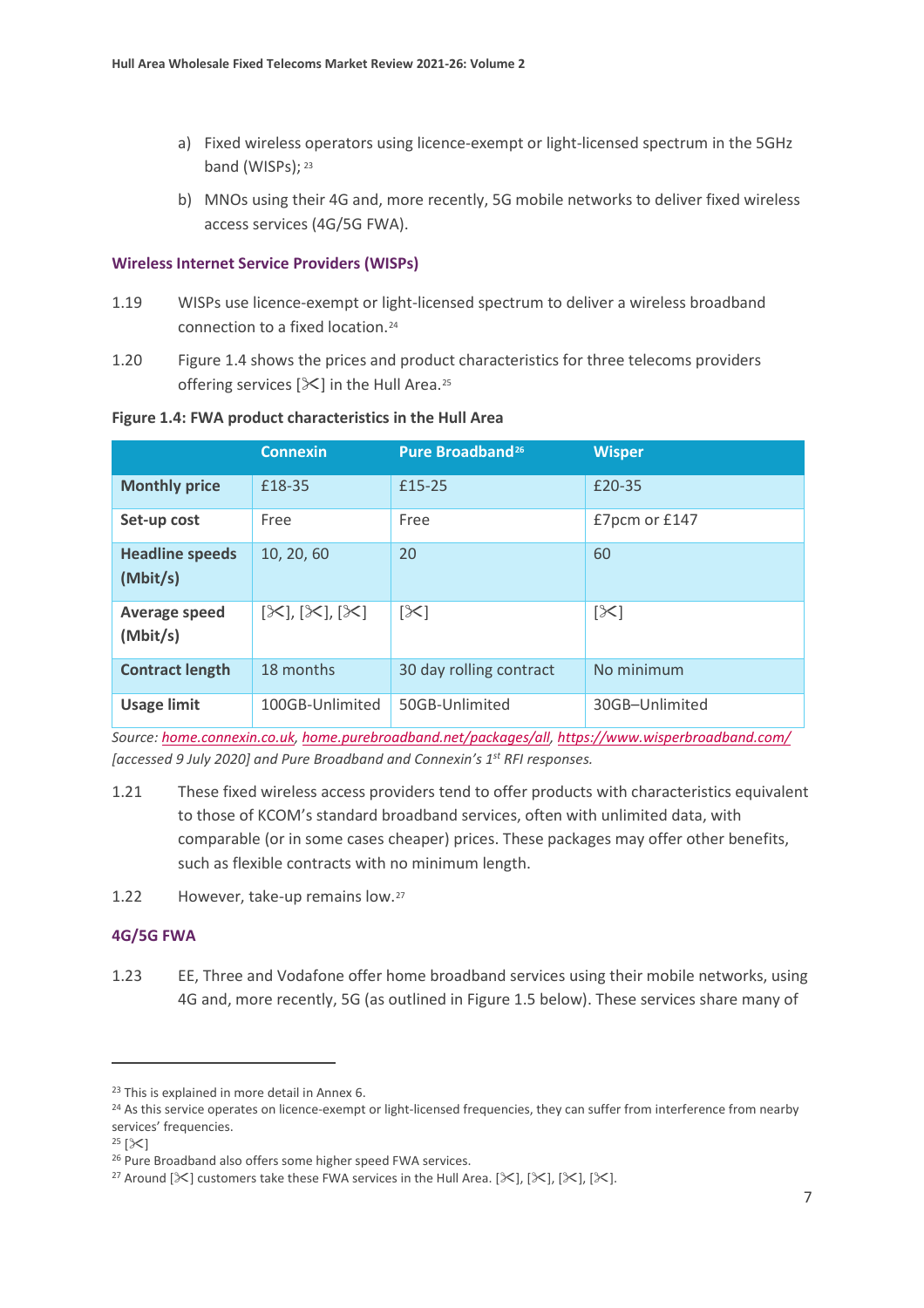the characteristics of mobile broadband but are optimised for home usage by, for example, locating customer modems in optimal locations in customer premises.

1.24 Depending on traffic and capacity in the network, speeds can vary and are around 20Mbit/s for 4G and 150Mbit/s for 5G for an average user experience. However, these products tend to have higher prices and higher set-up costs than WISP products, especially 5G FWA products.

| <b>MNO</b>                  | <b>Data</b> | <b>Price / month</b> | <b>Contract length</b> | <b>Upfront fee</b> |
|-----------------------------|-------------|----------------------|------------------------|--------------------|
| <b>EE 4GEE Router</b>       | 100 GB      | £35                  |                        |                    |
|                             | 200 GB      | £40                  | 18 months              | £50                |
|                             | 300 GB      | £45                  | or<br>1 month          | or<br>£150         |
|                             | 500 GB      | £50                  |                        |                    |
| <b>Three HomeFi 4G</b>      | Unlimited   | £30                  | 1 month                | £29                |
| broadband                   |             | £27                  | 12 months              | £29                |
|                             |             | £22                  | 24 months              | £0                 |
| <b>Vodafone 4G Gigacube</b> | 100 GB      | £30                  | 18 months              | £0                 |
|                             | 200 GB      | £40                  | or 30 days with        | £0                 |
|                             | 300GB       | £50                  | £100 upfront fee       | £0                 |
| <b>EE 5GEE Router</b>       | 1,000 GB    | £70                  | 18 months              | £100               |
| <b>Vodafone 5G Gigacube</b> | 100 GB      | £30                  | 18 months              | £100               |
|                             | 200 GB      | £40                  | or 30 days with        | £50                |
|                             | Unlimited   | £50                  | £325 upfront fee       | £50                |

**Figure 1.5: 4G/5G home broadband packages provided by EE, Three and Vodafone, June 2020**

*Sources: [http://shop.ee.co.uk/,](http://shop.ee.co.uk/) [http://www.three.co.uk/store/broadband/home-broadband,](http://www.three.co.uk/store/broadband/home-broadband) [https://www.vodafone.co.uk/gigacube/,](https://www.vodafone.co.uk/gigacube/) [accessed 26 June 2020].* 

# **Retail fixed voice services**

1.25 There continues to be widespread use of fixed voice services in the Hull Area. The amount of fixed telephone lines (purchased as part of dual-play and standalone phone services) being used in the Hull Area has remained relatively stable, although we have observed a small decline in the last year.<sup>[28](#page-8-0)</sup>

<span id="page-8-0"></span><sup>&</sup>lt;sup>28</sup> According t[o KCOM's Regulatory Financial Statements 2018/19](https://www.kcomgroupltd.com/media/1493/ofcom-statements-2018_19.pdf) (RFS 2018/19), there was a 3% decline in overall WFAEL volumes (173,549 in 2017/18 to 168,897 in 2018/19). Overall WFAEL volumes include sale of KCOM's retail voice products, as well as retail-minus and its wholesale access product (KCOM Line Rental) [accessed 8 July 2020].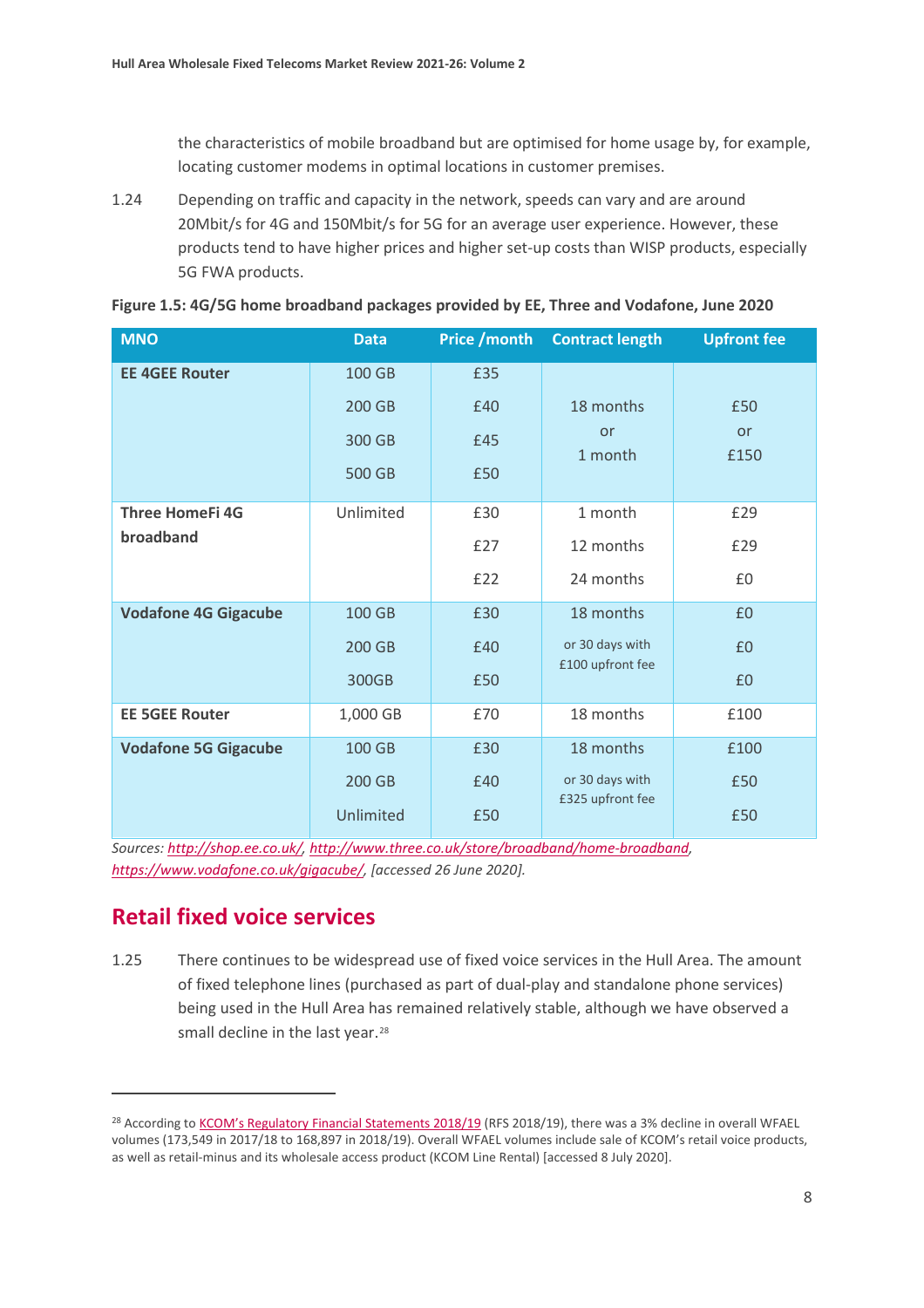1.26 All fixed analogue telephone lines in the Hull Area are provided using KCOM's copper network. Of these, the vast majority (c. 95%) are used by KCOM to supply its own retail customers.<sup>[29](#page-9-0)</sup> Some other Hull-based telecoms providers buy retail-minus<sup>[30](#page-9-1)</sup> services from KCOM to supply fixed voice services to end-users. A small number of consumers are supplied fixed analogue telephone lines by telecoms providers using KCOM Line Rental<sup>[31](#page-9-2)</sup> (KLR).[32](#page-9-3)

#### **ISDN products**

1.27 ISDN services continue to be purchased; however, as illustrated in Figure 1.6, volumes are low and have mostly been declining.

**Figure 1.6: ISDN volumes from 2016/17 to 2018/19**

|                                      | 2016/17 | 2017/18 | 2018/19 |
|--------------------------------------|---------|---------|---------|
| <b>ISDN2 Lines</b>                   | 4,253   | 3,289   | 2,875   |
| <b>ISDN2 Lines % change</b>          |         | $-23%$  | $-13%$  |
| <b>ISDN30 Channels</b> <sup>33</sup> | 9.379   | 10,555  | 9,381   |
| <b>IDSN30 Channels % change</b>      |         | 13%     | $-11%$  |

*Source: KCOM's Regulatory Financial Statements 2018/19*

1.28 KCOM retail products account for c. 70% of ISDN2 lines and c. 85% of ISDN30 channels.<sup>[34](#page-9-5)</sup> The majority of the remaining volumes sold are retail-minus services bought by Hull-based telecoms providers. There is very limited use by telecoms providers of KLR to provide ISDN2 and ISDN 30 services. [35](#page-9-6)

### **Fixed voice call volumes**

1.29 Between 2013/14 and 2018/19 the number of call minutes originating on KCOM's network has reduced by 45%. In the same period the number of telephone lines has only reduced by 4%.[36](#page-9-7)

<span id="page-9-0"></span><sup>&</sup>lt;sup>29</sup> KCOM's 1<sup>st</sup> RFI response.

<span id="page-9-1"></span><sup>30 &#</sup>x27;Retail-minus' products are white-label products that can be resold to retail customers, with resellers providing aspects such as billing and customer service, but not providing any technical elements. The retail-minus product is fundamentally the same as KCOM's retail product.

<span id="page-9-2"></span><sup>31</sup> KLR is a wholesale access product which enables other telecoms providers to supply voice services over KCOM's WFAEL, ISDN2 lines or ISDN30 lines.

<span id="page-9-4"></span><span id="page-9-3"></span> $32$ Less than 0.5% of fixed analogue voice services are provided by external suppliers using KLR (KCOM's 1<sup>st</sup> RFI response). 33 From 2016/17 onwards, KCOM has only recorded ISDN30 volumes as channels in its accounts, as opposed to the number of physical lines. Each ISDN30 line carries a minimum of 6 channels and a maximum of 30 channels. Therefore c. 9,000 ISDN30 channels is equivalent to a minimum of 300 ISDN30 lines and a maximum of c.1,500 ISDN30 lines. KCOM's 1<sup>st</sup> RFI response.

<span id="page-9-5"></span><sup>34</sup> KCOM's 1st RFI response.

<span id="page-9-6"></span><sup>&</sup>lt;sup>35</sup> In Q3 2019/20, less than 1% of KCOM's ISDN2 lines ( $[\times]$ ) and ISDN30 lines ( $[\times]$ ) were provided to customers by other telecoms providers using KCOM's KLR service over ISDN exchange lines. KCOM's 1<sup>st</sup> RFI response.

<span id="page-9-7"></span><sup>&</sup>lt;sup>36</sup> According to RFS 2018/19, there was a 45% decline in WCO volumes from 2013/14 (0.6bn minutes) to 2018/19 (0.33bn minutes). However, there has only been a 4% decline in WFAEL volumes from 2013/14 (175,690) to 2018/19 (168,897).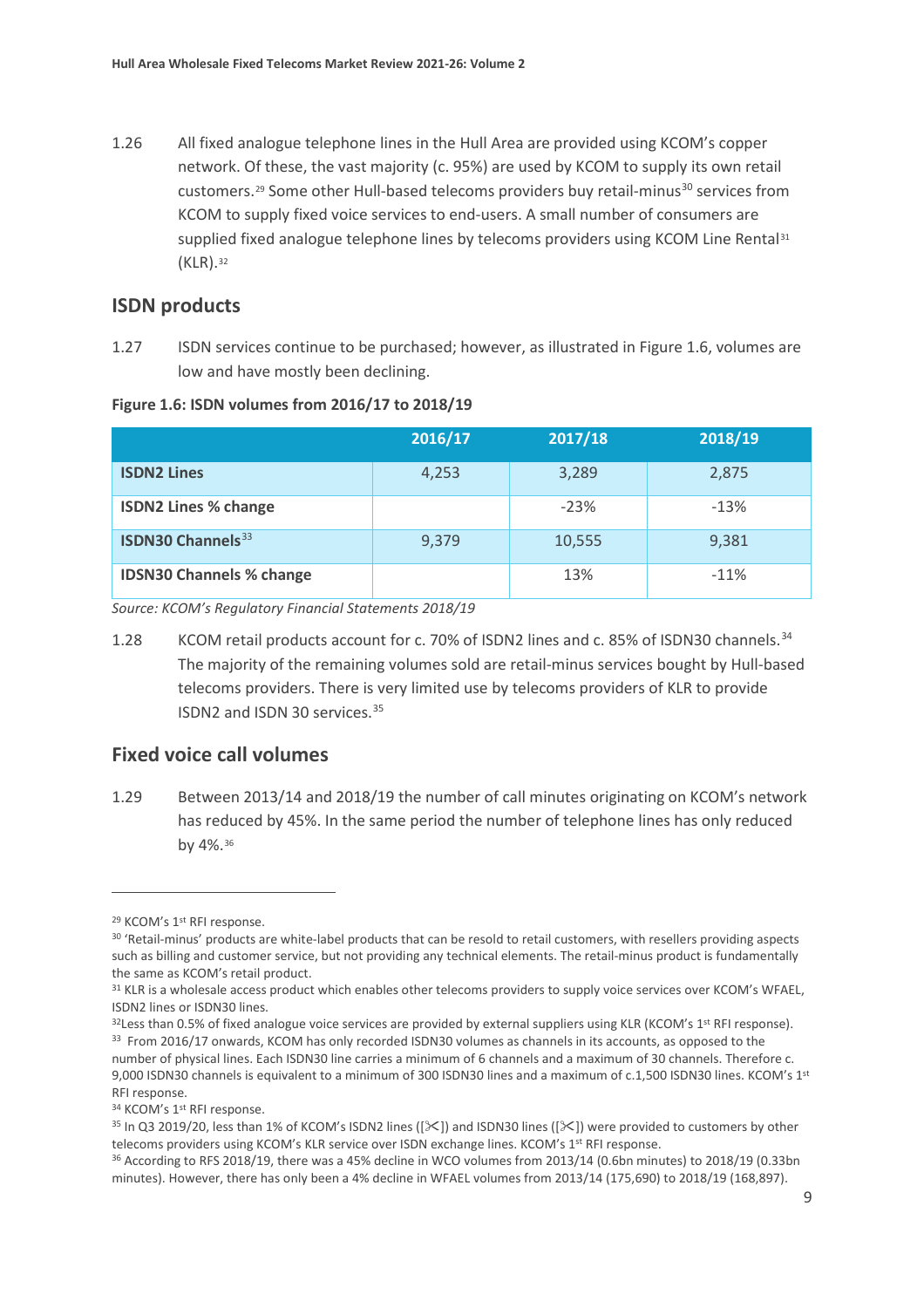# **KCOM's retail prices for residential standalone phone services**

1.30 Retail prices for KCOM's standalone telephone services appear to be broadly comparable to products from other providers in the rest of the UK. As outlined in Figure 1.7, some of KCOM's packages are cheaper than comparable voice-only products from BT and the Post Office although it should be noted that while these call plans are similar, they are not exactly the same.

|                                                  | <b>KCOM</b> | <b>BT</b> | <b>Post Office</b> |
|--------------------------------------------------|-------------|-----------|--------------------|
| <b>PAYG</b>                                      | £11.99      | £12.14    | £15.00             |
| <b>Unlimited UK Landline calls</b>               | £15.99      | £21.99    | £22.00             |
| <b>Unlimited UK Landline and mobile</b><br>calls | £19.99      | £27.14    | £25.00             |

*Source: Retail prices listed on websites of BT[37,](#page-10-0) the Post Office[38](#page-10-1) and KCOM[39](#page-10-2).* 

<span id="page-10-0"></span><sup>37</sup> In line with BT's commitment with Ofcom on voice only customers, BT applies [a £8.06 discount to phone packages](https://btplc.com/inclusion/MakingCallingEasier/Managingyourbudget/index.htm) for customers that do not have broadband. The £8.06 discount has been applied to the numbers presented in the table. BT's 'Home Phone Saver' product (priced at £21.99) is comparable to KCOM's 'Unlimited UK Landline calls' product, although BT's product also includes such landline calls, as well as 1000 minutes to BT mobile numbers. These prices are outlined in the BT Consumer Price Guide, effective from 26 June 2020 [both accessed 8 July 2020].<br><sup>38</sup> The comparable Post-Office call plans from the Post Office are its 'Anytime' plan (at £22) and its 'Anytime Plus' plan (at

<span id="page-10-1"></span><sup>£25). &#</sup>x27;Anytime' limits calls to 0870 and 0845 numbers to 1000 minutes. 'Anytime Plus' also includes 1000 minutes of calls to UK mobiles numbers and 1000 minutes of calls to landlines in "Anytime Plus 15 countries". These prices are outlined on

<span id="page-10-2"></span>th[e Post Office website.](https://www.postoffice.co.uk/broadband-phone/home-phone) [accessed 3 July 2020].<br><sup>39</sup> KCOM'[s 'Unlimited UK Landline calls' plan](https://www.kcomhome.com/calls/?kcomid=4fbb2cf1-fa86-4560-98e4-a8f20a5d5481) includes unlimited calls to 01, 02, 03, 0845 and 0870 numbers [accessed 3 July 2020].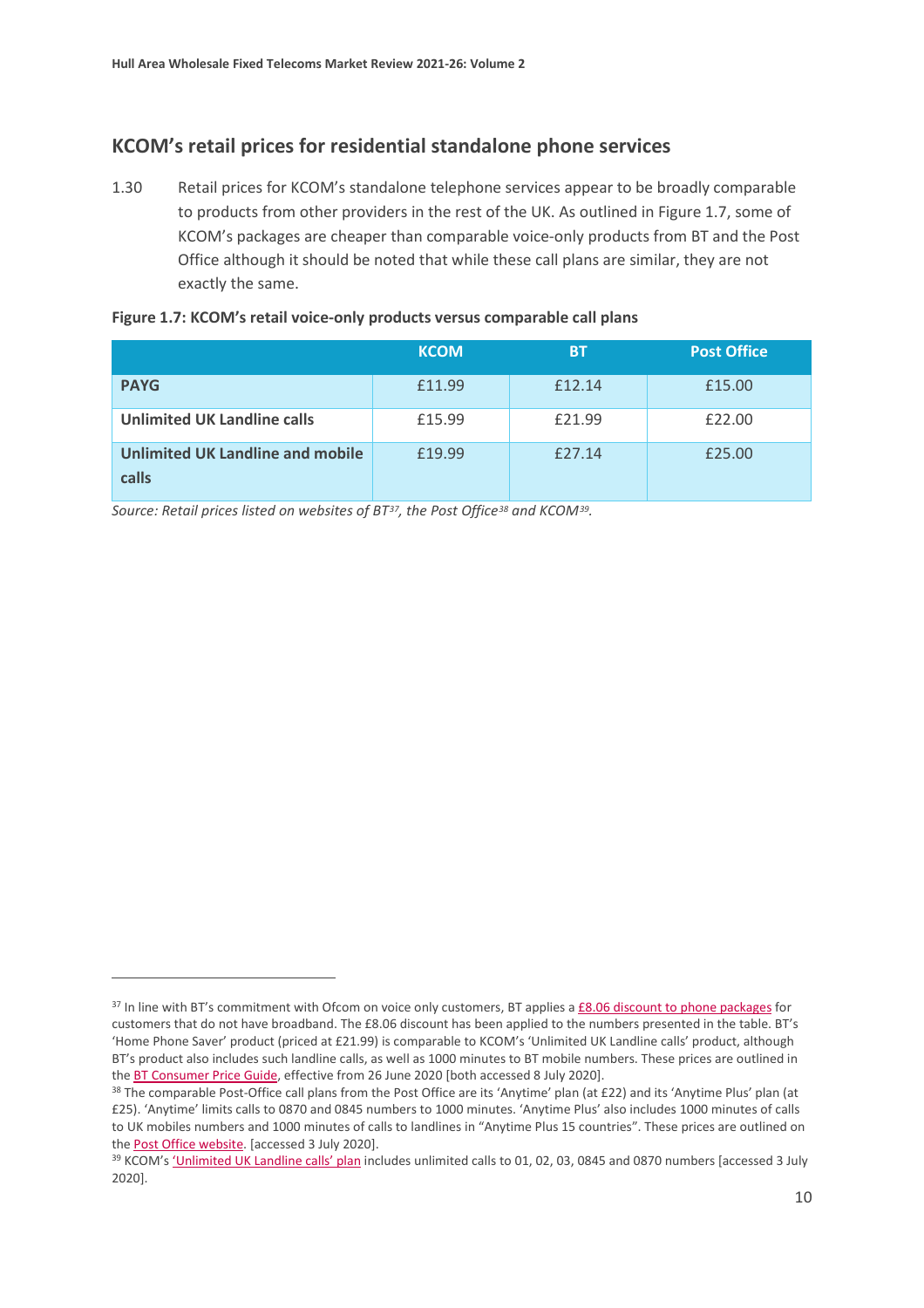# <span id="page-11-0"></span>2. Wholesale local access market definition and significant market power

- 2.1 In this section, we set out our assessment of the product market definition, geographic market definition and market power for the Wholesale Local Access Market in the Hull Area.
- 2.2 We previously reviewed this market in 2018. We defined a single market for the supply of wholesale local access at a fixed location in the Hull Area, and found that KCOM held Significant Market Power (SMP) in that market.<sup>[40](#page-11-1)</sup>
- 2.3 We adopt a forward-looking perspective, taking utmost account of the 2014 EC Recommendation and the EC SMP Guidelines.
- 2.4 In summary, we propose to:
	- a) Define the WLA market as a single product market for the supply of wholesale local access at a fixed location;
	- b) Define the Hull Area as a separate geographic market from the rest of the UK for the WLA product market;
	- c) Conclude that KCOM holds Significant Market Power (SMP) in the supply of WLA products within the Hull Area over the review period.

# **Wholesale local access and the retail services it supports**

- 2.5 Local access is the service underpinning most consumers' fixed voice and broadband packages. It comprises access to the network assets used by retail telecoms providers to deliver differentiated services and bundles to residential and business customers at a fixed point close to the end-user. The services include:
	- a) Broadband;
	- b) The ability to make and receive voice calls; and
	- c) The ability to receive TV content.
- 2.6 Although multiple services can be provided over a local access connection, the key supply requirement is the local access connection itself. Once a connection is in place, a range of services can be supplied. While wholesale local access is a key input for all these retail services, of the retail services listed, the most important is broadband.

<span id="page-11-1"></span><sup>40</sup> 2018 WLA/WBA Statement, paragraph 3.6.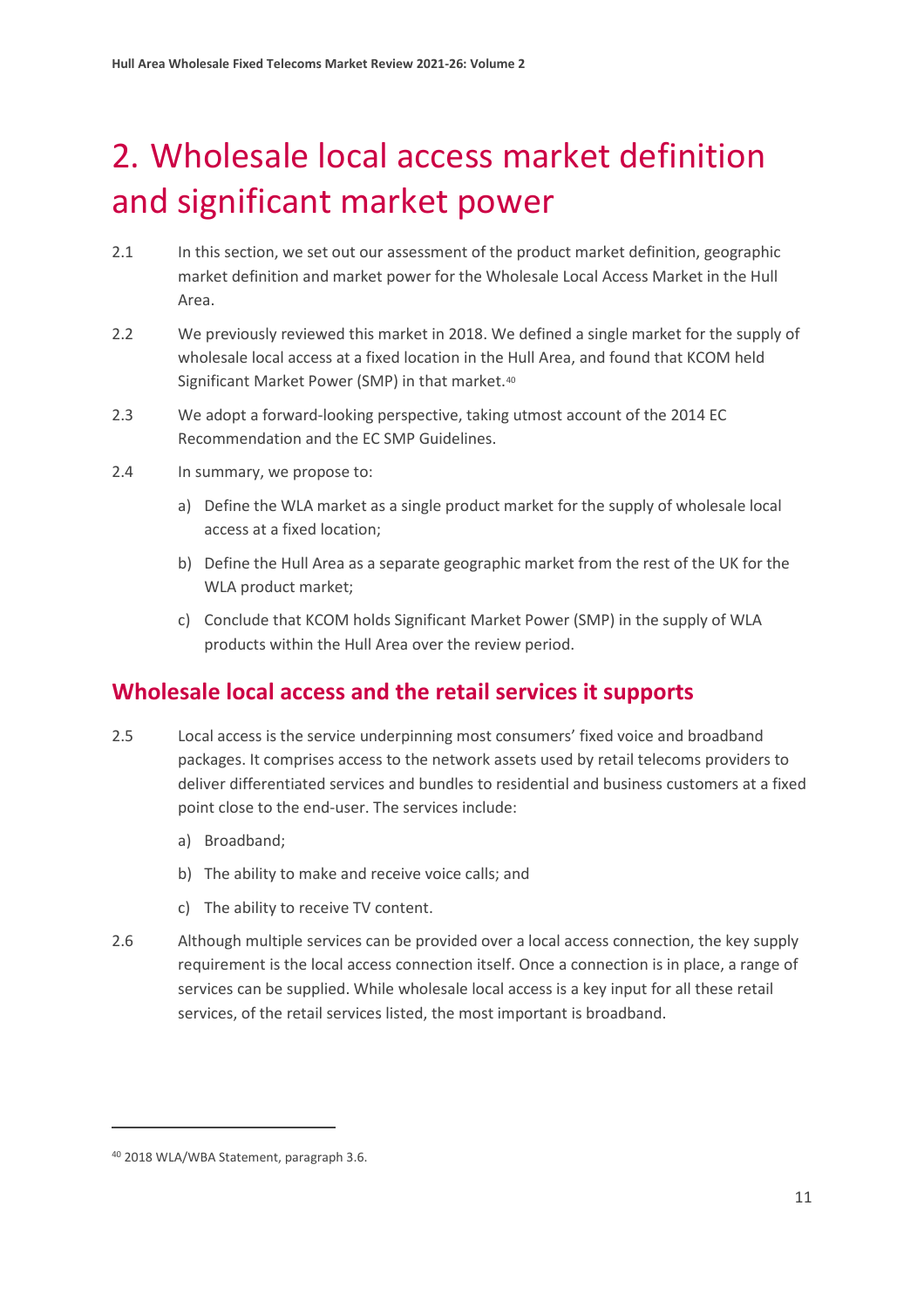# **Product market definition**

- 2.7 We have recently analysed voice and broadband markets in the rest of the UK (excluding the Hull Area) in the Wholesale Fixed Telecoms Market Review 2021-26 Consultation.[41](#page-12-0) We provisionally defined a single market for WLA services at all bandwidths. In reaching this provisional conclusion, we found that:
	- a) Our focal product should include all fixed access networks (copper, fibre and cable), all bandwidth speeds, and all types of customer.[42](#page-12-1)
		- i) Including all bandwidth speeds in the proposed focal product reflects the economies of scope inherent in supplying multiple downstream broadband services from a single access connection. Further, demand-side considerations (including the features of different broadband products, consumer behaviour and preferences and recent trends in wholesale access pricing) support a single product market including all speeds.
		- ii) Including all fixed access networks in the proposed focal product reflects that looking forward, a range of retail services with similar features will be delivered over a mix of fixed networks using full-fibre, FTTC or existing copper and cable connections.
		- iii) Including both residential and business-grade broadband services in the proposed focal product reflects both economies of scope and that the differentiated features of business broadband packages are generally features of the retail market, and not the WLA market.
	- b) The constraint posed by leased lines, and the constraint posed by retail services provided over wireless technologies were each not sufficient to warrant inclusion within the relevant product market.<sup>[43](#page-12-2)</sup>
		- i) While business grade ultrafast broadband services could be an alternative for some leased lines users, broadband and leased lines products will continue to have distinct features, with leased lines products providing end-users with a higher quality service (tending to offer services which are symmetric, uncontended and dedicated) at higher prices. On the supply-side, the network architecture required to support leased lines and broadband access services are different.
		- ii) Use of FWA for provision of services at a fixed location would continue to be limited because of lower supported speeds, constrained capacity and limited coverage compared to fixed services. We also recognised that, while current evidence does not suggest 5G FWA services would exert a material competitive constraint, this constraint could develop during the market review period. We proposed that 4G mobile broadband was complementary to fixed broadband,

<span id="page-12-1"></span><span id="page-12-0"></span><sup>&</sup>lt;sup>41</sup> 2020 WFTMR Consultation, Volume 2, paragraphs 2.2-2.70 and 6.22-6.66.<br><sup>42</sup> 2020 WFTMR Consultation, Volume 2, paragraphs 6.25-6.52.

<span id="page-12-2"></span><sup>43</sup> 2020 WFTMR Consultation, Volume 2, paragraphs 6.53-6.65.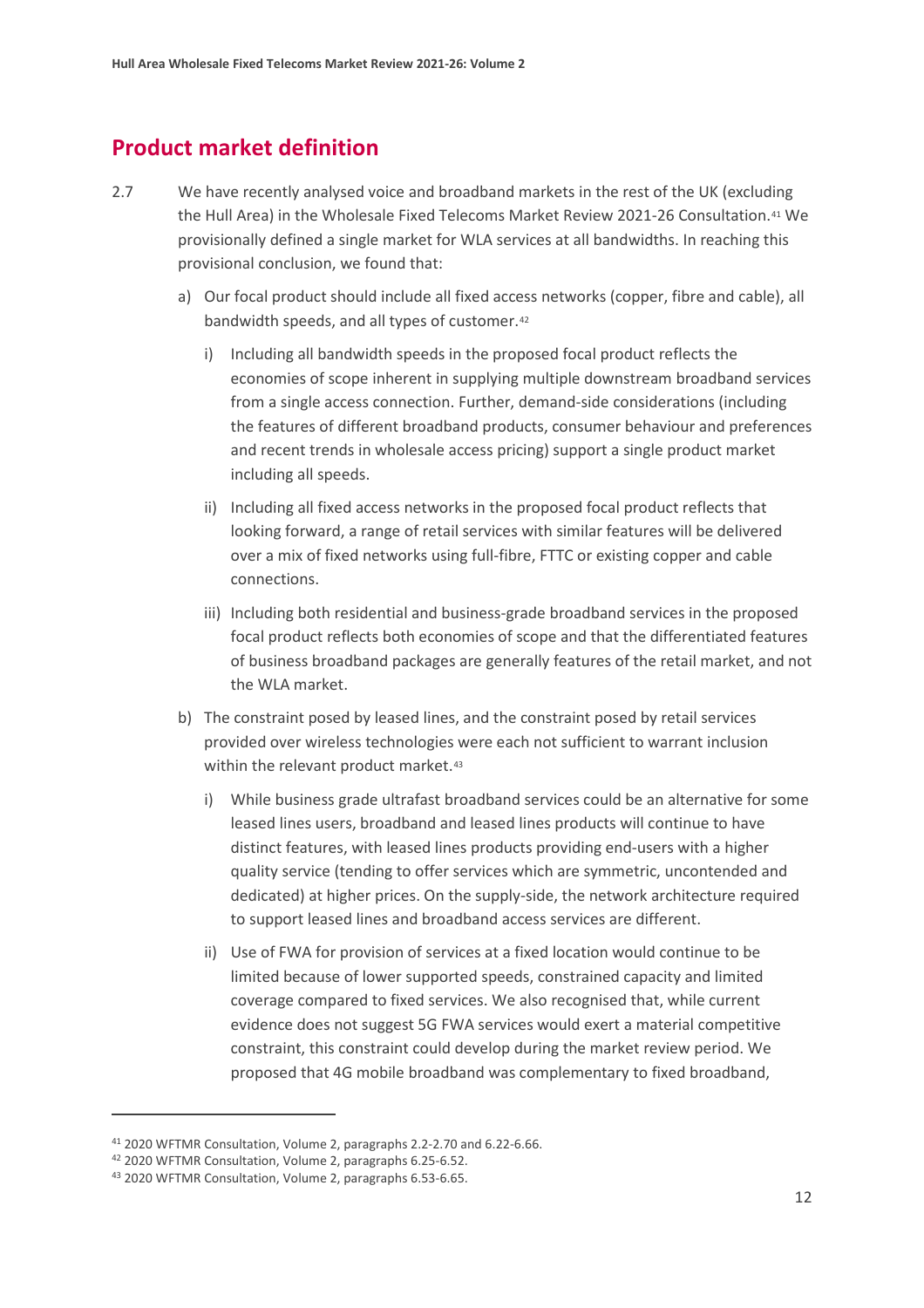rather than a substitute, as consumers tend to have both fixed and mobile services, and that how the quality of 5G mobile services will compare to fixed broadband as the network is rolled out and services mature was unknown. We also considered that satellite services are not a close substitute for fixed broadband due to the high prices, limited download allowance and longer latency. LEO satellites, a technology which may address this, are only now beginning to be deployed, so services are not yet available, and their commercial impact is untested.

- 2.8 In general, we would expect that the same product market exists in the Hull Area too, because voice and broadband services can be used to perform the same functions regardless of where they are delivered geographically. We therefore rely on the evidence and conclusions set out in the 2020 WFTMR Consultation, and focus our further analysis below on any possible differences between the Hull Area and other areas of the UK, which might affect the product market.
- 2.9 We consider a relevant difference to be that fixed wireless providers have been present in the Hull Area for many years, and there is proportionately greater coverage of fixed wireless access services from WISPs in the Hull Area. We therefore consider the constraint imposed by fixed wireless broadband provided by WISPs in more detail below.[44](#page-13-0)
- 2.10 While the market definition exercise precedes the market power assessment, the precise market definition will not in our view affect our market power assessment; KCOM accounts for over 90% of connections even if fixed wireless access services by WISPs are included.

### **Fixed wireless access services provided by WISPs**

- 2.11 Take-up of fixed wireless services has remained low and has begun to stall in recent months<sup>[45](#page-13-1)</sup>, despite the fact that fixed wireless providers have been present in the Hull Area for many years, covering a large portion of the Hull Area, and offering products often with unlimited data and comparable (or in some cases cheaper) prices to fixed broadband products.[46](#page-13-2)
- 2.12 This means that in practice, only a limited number of consumers see fixed wireless access services as substitutes to retail packages delivered over fixed broadband connections on the KCOM network.
- 2.13 Given the low take-up of FWA services in the Hull Area, despite the relatively high coverage in the Hull Area, we provisionally consider that fixed wireless broadband is unlikely to act

<span id="page-13-0"></span><sup>44</sup> We note a KCOM board paper suggests that KCOM considers that 5G FWA could be a competitive threat in the coming years, for very low data usage customers  $[\&]$ . However,  $[\&]$ . We do not consider that this evidence alters our provisional view outlined in 2020 WFTMR Consultation, Volume 2, paragraphs 2.66-2.69 and 6.60, that 5G FWA services would not exert a material competitive constraint on fixed access services, but recognise this is an area that could develop during this market review. KCOM's 1<sup>st</sup> RFI response and Ofcom analysis of KCOM's 1<sup>st</sup> RFI response.

<span id="page-13-1"></span> $45$  Around [ $\ll$ ] customers take these FWA services in the Hull Area. There is mixed evidence on future take-up of FWA services. In 2019, take-up of FWA services in the Hull Area fell. On the other hand, forecasts provided by [ $\mathbb{X}$ ], [ $\mathbb{X}$ ] and [ $\times$ ] suggest a net addition of around [ $\times$ ] FWA customers during the review period. [ $\times$ ], [ $\times$ ], [ $\times$ ], [ $\times$ ].

<span id="page-13-2"></span><sup>46</sup> See Figure 1.4. This may reflect the fact that supported speeds of fixed wireless services tend to be lower than those available of KCOM's FTTP network. Indeed, 86% of FWA customers take products which provide an average expected speed of less than 30Mbps – the minimum speed available on an FTTP network. Ofcom analysis of  $[\times]$ ,  $[\times]$ ,  $[\times]$ ,  $[\times]$ ,  $[\times]$ .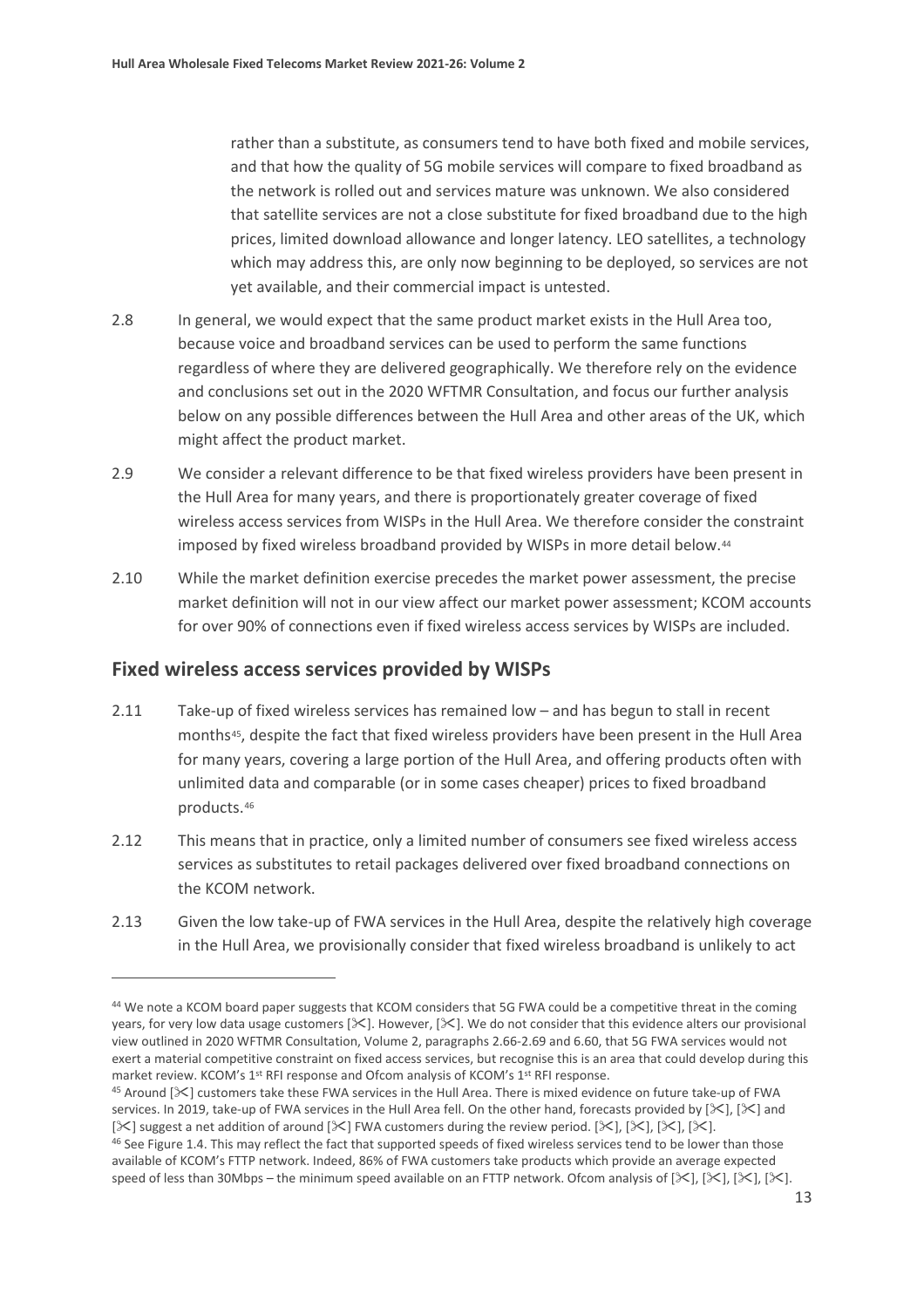as a material constraint on a hypothetical monopolist of fixed broadband, and so should not be included as part of the relevant product market.

# **Conclusion on WLA product market definition**

- 2.14 Based on the analysis set out above, we propose to define a single product market for WLA services at a fixed location which:
	- a) includes all fixed network technologies (copper, fibre, cable), all bandwidths and services provided to both residential and business customers; and
	- b) does not include leased lines or wireless services.

# **Geographic market definition**

- 2.15 Competitive conditions are not homogenous between the Hull Area and the rest of the UK. In the Hull Area, KCOM is the incumbent, there has been no unbundling of KCOM's exchanges nor roll-out of competing cable infrastructure and KCOM continues to dominate retail broadband sales.
- 2.16 We also consider that there are no material variations in competitive conditions within the Hull Area. While MS3 and CityFibre have invested in FTTP infrastructure, they are at present very small covering less than 3% of premises in combination, and we consider that this is unlikely to change materially over the review period (see above, paragraph 1.6).
- 2.17 Therefore, we consider that the relevant geographic market is the Hull Area. We therefore define the relevant market as wholesale local access services provided at a fixed location in the Hull Area. This is in line with our longstanding practice.

# **Market power assessment**

2.18 KCOM has a near 100% share of the WLA market, as shown in Figure 2.1. This reflects the fact that KCOM has a ubiquitous network in the Hull Area, and existing alternative networks are very small.

#### **Figure 2.1: Wholesale local access market shares in the Hull Area**

| <b>Provider</b> | <b>Market share</b> |
|-----------------|---------------------|
| <b>KCOM</b>     | $^{\sim}100\%$      |
| MS3             | $[\mathcal{K}]\%$   |
| CityFibre       | $[\mathcal{K}]\%$   |

2.19 These alternative networks are also not expected to expand significantly in the review period. For example, while MS3 intends to increase the number of retail and wholesale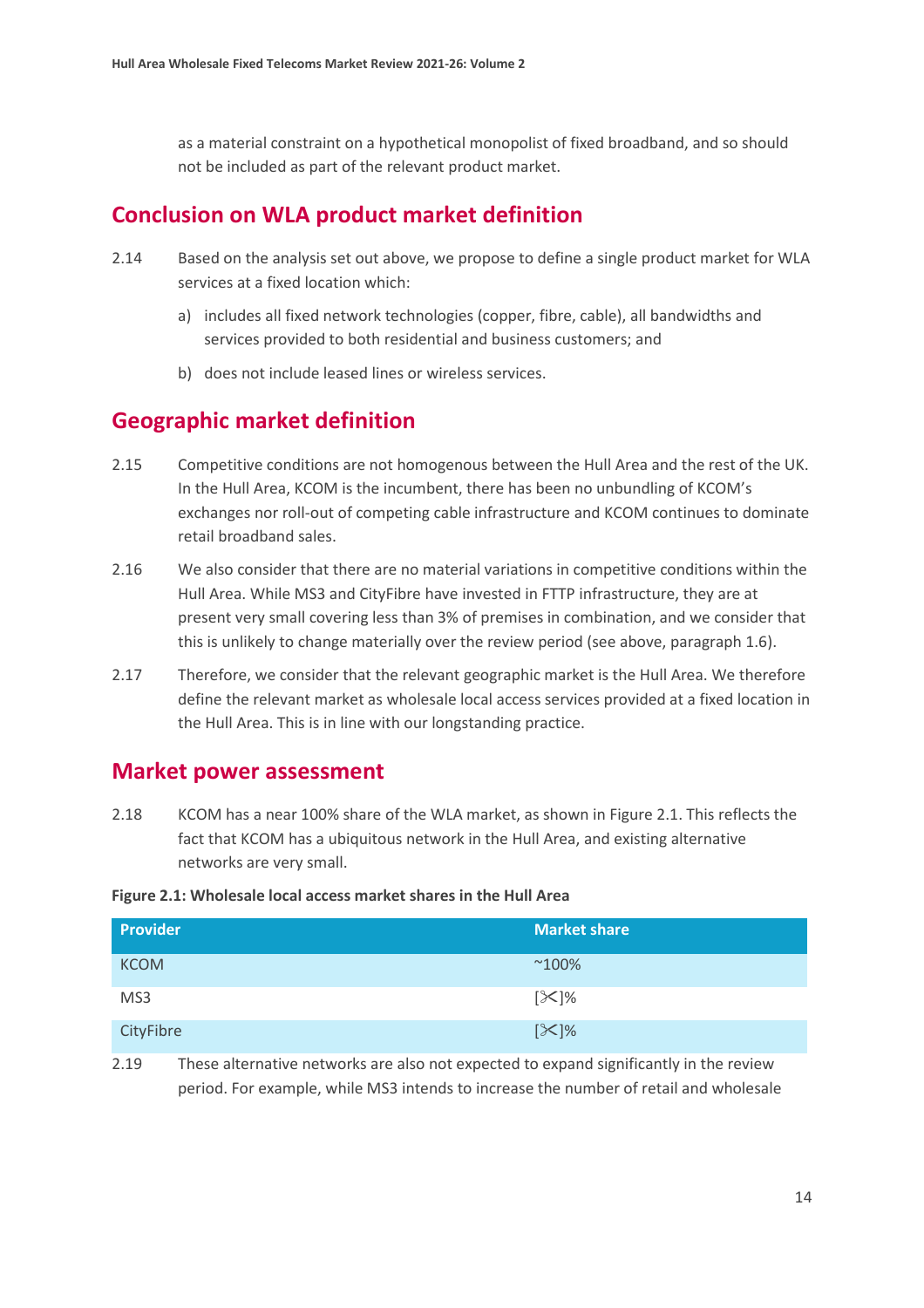customers it serves over the review period, even by its own projections it will still serve only a very small fraction of customers in the Hull Area.<sup>[47](#page-15-0)</sup>

- 2.20 This very high market share, and the lack of planned or expected network build, provides strong evidence that KCOM holds a position of SMP in the Hull Area. A number of other factors support this finding:
	- a) Scale entry requires significant sunk investment and takes significant time. The asymmetry between KCOM, which has already incurred sunk costs in creating a ubiquitous full-fibre network in the Hull Area, and potential entrants which have not, gives rise to barriers to entry and expansion.
	- b) KCOM's retail prices are, in general, higher than those in the rest of the UK. KCOM's wholesale prices also appear to be higher than Openreach's equivalent price.<sup>[48](#page-15-1)</sup>
	- c) Given the lack of alternative WLA suppliers and high barriers to entry, countervailing buyer power is likely to be weak given potential purchasers cannot pose a credible threat to switch sufficiently large volumes of consumers to alternative suppliers.
- 2.21 We consider that the external constraints on KCOM arising from out-of-market products (which nevertheless some customers might regard as substitutes to in-the-market products), such as FWA services and mobile broadband services, are weak and likely to remain so for this review period.
- 2.22 Accordingly, we provisionally conclude that KCOM will have market power in the WLA market in the Hull Area for the duration of the review period.

### **Consultation questions**

Question 2.1: Do you agree with our proposed market definition of the WLA market? Please set out your reasons and supporting evidence for your response.

Question 2.2: Do you agree with our proposal that KCOM holds SMP in the supply of WLA products in the Hull Area? Please set out your reasons and supporting evidence for your response.

<span id="page-15-0"></span><sup>&</sup>lt;sup>47</sup> MS3 forecasts to supply between 300 and 500 ( $[\&$ ) customers with FTTP broadband services by 31 December 2025. MS3's 1<sup>st</sup> RFI response.

<span id="page-15-1"></span><sup>48</sup> For example, the rental price of KCOM's Wholesale FibreLine Local Access 30/15, for a transition product at service level 2 is £7.40/mth, and for a data only product is £15.59/mth. The closest equivalent product available on Openreach's network (GEA-FTTP 40/10 where GEA-FTTC is not available, which is subject to a charge control) is £5.00/mth for the transition variant and £12.11/mth for the data only variant. See [KCOM's Wholesale FibreLine Local Access Price List](http://pricing.kcomhome.com/media/1573/p13-s27_wholesale_fibreline_local_access.pdf) (dated 1 May 2019) an[d Openreach's Superfast and Ultrafast Fibre Access Price List](https://www.openreach.co.uk/orpg/home/products/pricing/loadProductPriceDetails.do?data=M80QNeH46o4g6JKGD604vTypQOKfNn%2Beo6vmoVhAOBZZ6rNZujnCs99NbIKJZPD9hXYmiijxH6wrCQm97GZMyQ%3D%3D) (dated 28 April 2020) [accessed 25 June 2020].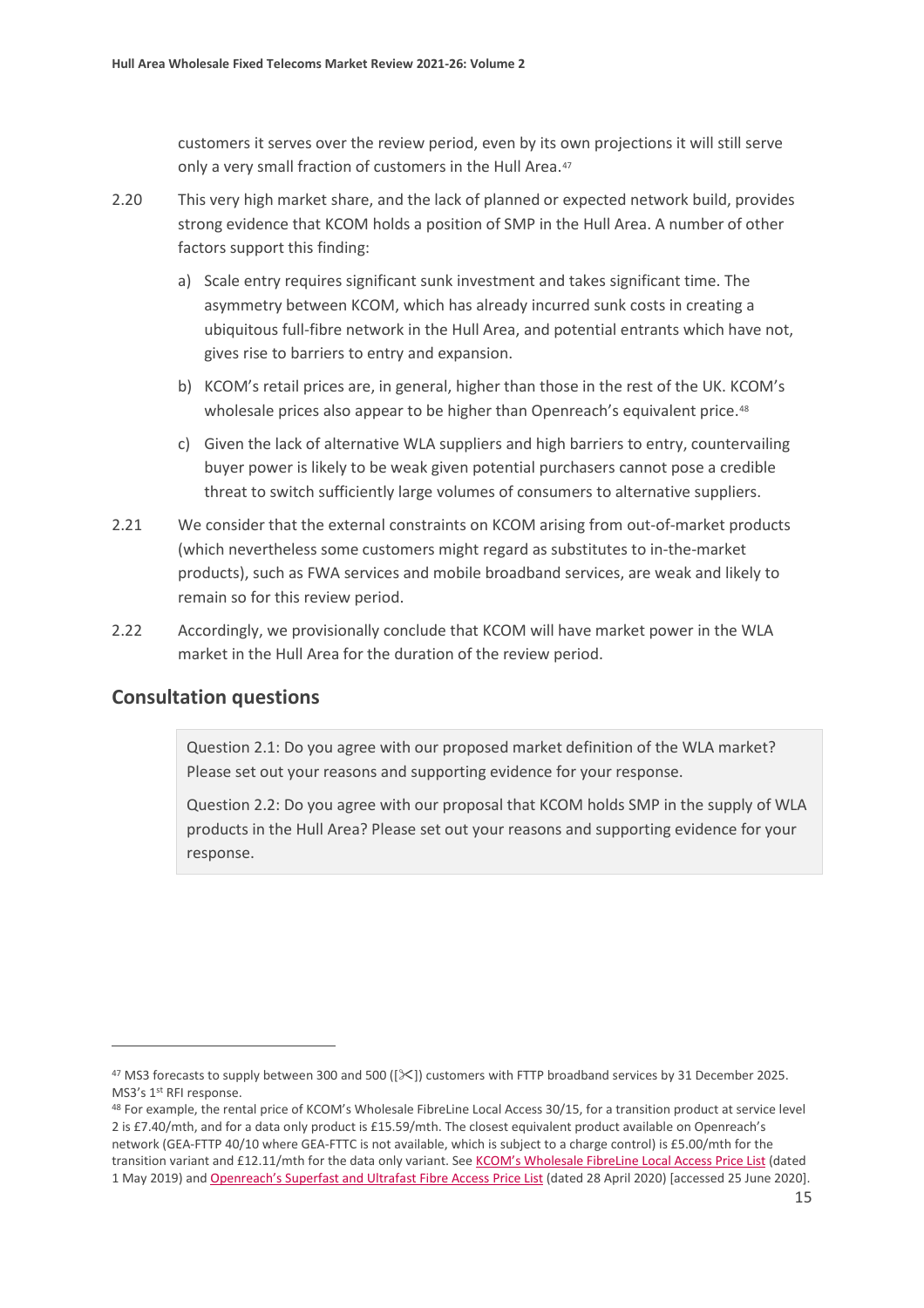# <span id="page-16-0"></span>3. Wholesale leased lines access services market definition and significant market power

- 3.1 This section shows our market assessment and proposed SMP finding for wholesale leased lines access services (LL Access) in the Hull Area at all bandwidths. LL Access are the only type of leased lines services which we currently regulate in the Hull Area.
- 3.2 We previously reviewed this market for the Hull Area in 2019:[49](#page-16-1)
	- a) we found that KCOM had SMP in the market for CI Access services;
	- b) we found that KCOM did not have SMP for retail CI services or any TI services and so these markets were deregulated; and
	- c) we did not identify inter-exchange connectivity services as a separate market.
- 3.3 We propose to find the same market definition for CI Access services in the 2021-2026 review period. This market is now called the LL Access market.
- 3.4 We consider KCOM has SMP in the LL Access market.

# **LL Access market at all bandwidths**

## **Product market definition**

- 3.5 The LL Access market covers wholesale leased lines access services that do not aggregate traffic.[50](#page-16-2) We propose to conclude on product market definition for LL Access as follows:
	- a) we propose a single market for LL Access at all bandwidths, which includes all wholesale fibre-based Ethernet and WDM services;
	- b) we propose to include dark fibre used to supply or self-supply LL Access in the product market;
	- c) we propose to exclude business-grade connectivity services provided over Ethernet in the first mile (EFM), as well as broadband (symmetric and asymmetric), from the product market; and
	- d) we propose that mobile backhaul is considered part of the same market.
- 3.6 Our view is that the same product market definition that was determined in 2019 BCMR Statement remains appropriate for the current review period.

<span id="page-16-1"></span><sup>49</sup> 2019 BCMR Statement, Chapter 9.

<span id="page-16-2"></span><sup>50</sup> 2019 PIMR and BCMR Statement[, Annex](https://www.ofcom.org.uk/__data/assets/pdf_file/0028/154594/pimr-bcmr-llcc-final-statement-annexes-1-25.pdf) 6, paragraph A6.48.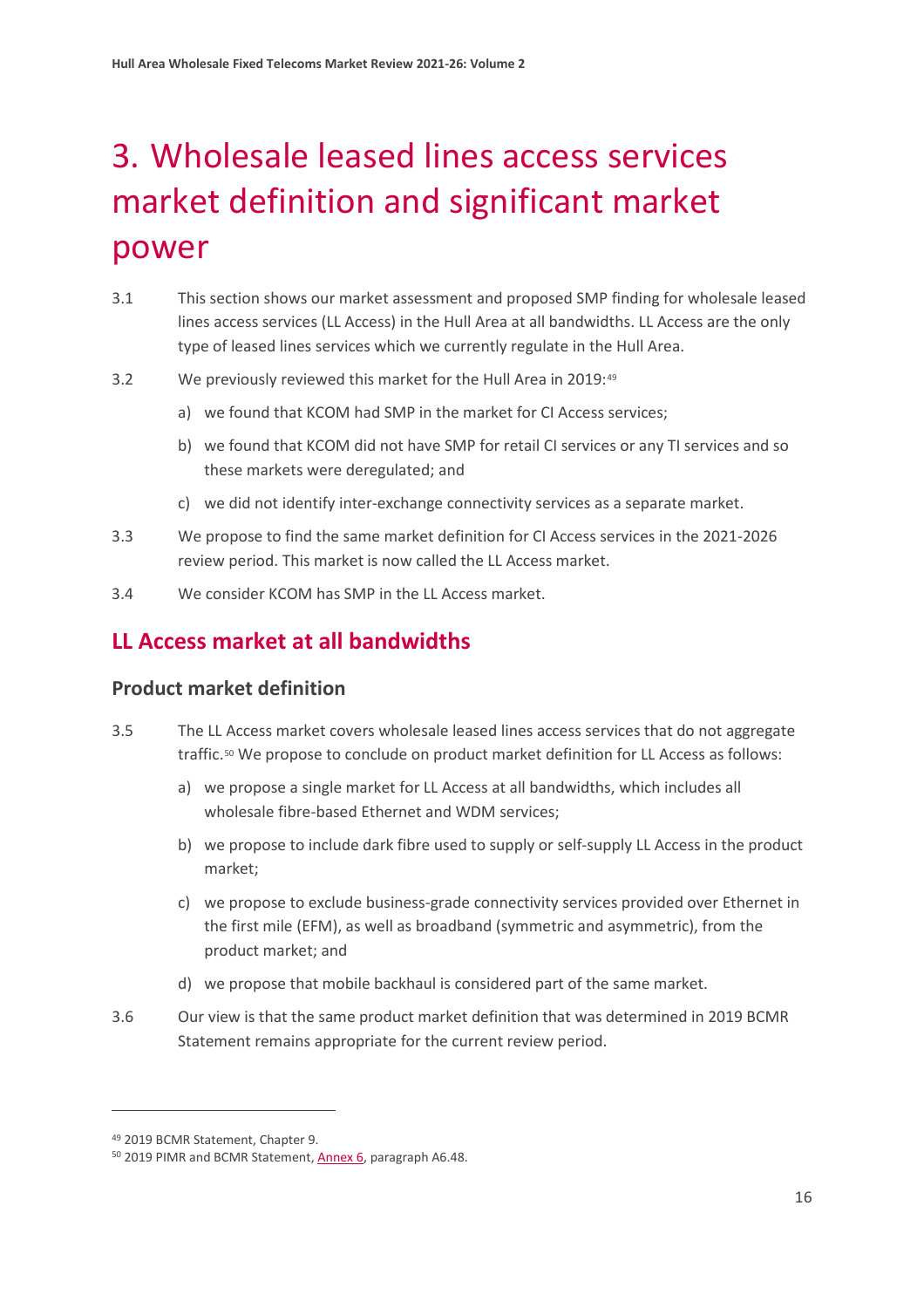- 3.7 The reasons that support this product market definition were outlined in the 2019 BCMR Statement:<sup>[51](#page-17-0)</sup>
	- We considered a single market definition should apply to all bandwidths because the physical product is similar and suppliers can easily switch between different bandwidths, without incurring significant costs or risks, once connected to a customer.
	- We also considered a dark fibre provider is a close supply substitute to providers of active LL Access, which means that dark fibre should be in the same product market as active LL Access. The main dark fibre providers tend to supply both dark fibre and active services and should be able to provide active LL Access services sufficiently quickly and at minimal cost in the event of a SSNIP.
	- We did not consider EFM and asymmetric broadband as part of the same market as LL Access due to the lower reliability and/or speed of such lines. It is unlikely that LL Access customers would be willing to take-up such services in the event of a SSNIP.
	- We considered mobile backhaul services should be included within the same market. Although there are some differences between purchasers of mobile backhaul and enterprise customers<sup>[52](#page-17-1)</sup>, in both cases competition is determined by the presence of rival networks near to the customer site. On that basis, competitive conditions at particular locations are largely the same whether the end customer is a mobile network operator or an enterprise customer.
- 3.8 We consider that the same market characteristics that were outlined previously continue to apply to the Hull Area.<sup>[53](#page-17-2)</sup> We have not seen any evidence to suggest a different product market definition for LL Access would be appropriate for the current review period.

# **Geographic Market Definition**

- 3.9 As in previous market reviews, we define the Hull Area as a distinct geographic market. KCOM is the telecoms provider with the most extensive coverage and greatest installed customer base in the Hull Area, indicating a clear difference in competitive conditions from the rest of the UK.
- 3.10 We propose to retain the boundaries of the Hull Area as delineated in our other market reviews.

### **SMP Analysis**

3.11 We propose to find that KCOM has SMP in the market for LL Access at all bandwidths in the Hull Area, and we do not expect KCOM's position in this market to change over the course of the review period.

<span id="page-17-0"></span><sup>51</sup> 2019 BCMR Statement, Chapter 4.

<span id="page-17-1"></span><sup>52</sup> For example, business offices that require dedicated uncontended internet connectivity.

<span id="page-17-2"></span><sup>53</sup> We note that this approach was also followed in the 2020 WFTMR Consultation.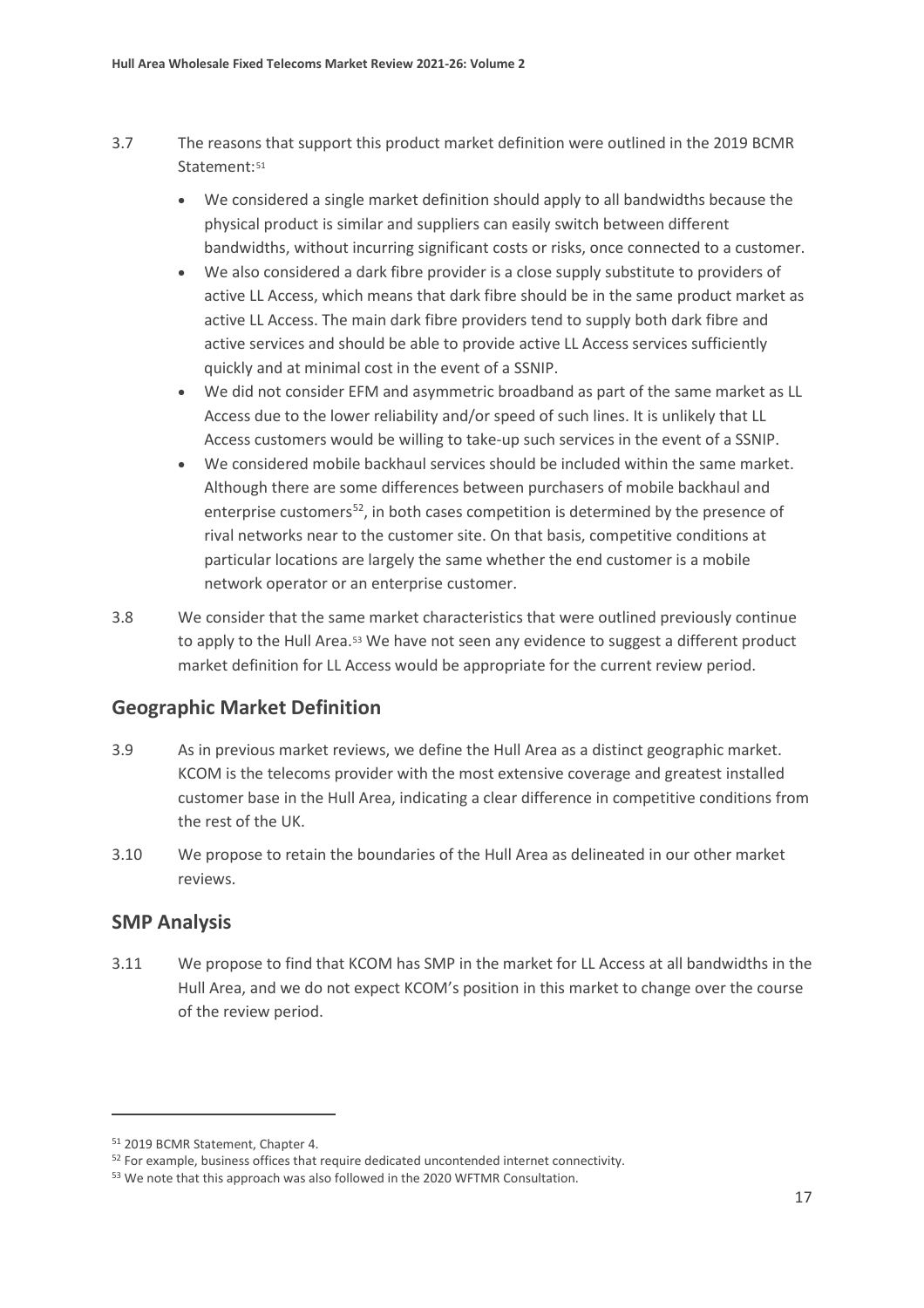#### **KCOM ubiquitous infrastructure**

- 3.12 KCOM has ubiquitous infrastructure across the Hull Area that means it can supply LL Access to almost any site in the Hull Area relatively quickly and without incurring substantial costs.
- 3.13 We do not consider that other telecoms providers have the ability or incentive to duplicate the scale of KCOM's network infrastructure in the Hull Area. The costs of developing such an extensive network infrastructure would be very significant and the small number of potential customers in this market is likely to make it unviable in contrast to the rest of the UK. KCOM's almost complete share of the retail fixed broadband market also makes it more difficult for alternative networks to use an existing customer base to underpin investments.

#### **Limited alternative options**

- 3.14 Most business sites have limited alternative options for LL Access. For example, the average number of alternative networks within 50m and 100m of businesses within the Hull Area is 0.22 and 0.49 respectively.<sup>[54](#page-18-0)</sup> This is too low for effective competition. The lack of alternative networks means that purchasers of LL Access in the Hull Area have no countervailing buying power when purchasing LL Access.
- 3.15 Our discussions with stakeholders have revealed no plans by alternative providers that are expected to significantly change the level of competition for LL Access in the review period. As outlined above in paragraph 1.6, CityFibre does not have plans to further expand its networks in the Hull Area.<sup>[55](#page-18-1)</sup> MS3 have a plan to expand its network<sup>56</sup>, but we consider its plans are currently too small and uncertain to have any significant effect on competition in this market.
- 3.16 Some communication providers have noted that there can be limited alternative options to KCOM when purchasing LL Access.  $[\times]$  indicated that it has found no alternative supplier to KCOM for its requirements and Connexin has suggested that the companies that do use KCOM wholesale products would not use them if they had any other choice.<sup>[57](#page-18-3)</sup>

#### **Market share**

- 3.17 The 2019 BCMR Statement showed KCOM has a high share (60%-70%) [ $\ge$ ] in the market for LL Access at all bandwidths.<sup>[58](#page-18-4)</sup>
- 3.18 We consider that market conditions remain broadly the same and KCOM is likely to have a market share consistent with SMP. Information gathered from KCOM that shows the number of all wholesale leased lines access services sold by KCOM has reduced by 5-10%

<span id="page-18-0"></span><sup>54</sup> 2019 BCMR Statement, Table 9.2.

<span id="page-18-1"></span><sup>55</sup> CityFibre's explanatory note to its 1<sup>st</sup> RFI response.

<span id="page-18-2"></span><sup>&</sup>lt;sup>56</sup> MS3 plan to increase the number of premises that its network passes to approximately 13% across the Hull Area by June 2021. MS3's 1<sup>st</sup> RFI response.

<span id="page-18-4"></span><span id="page-18-3"></span><sup>&</sup>lt;sup>57</sup> Meeting between Ofcom and  $\left[\frac{3}{2}\right]$ , 27 February 2020; meeting between Ofcom and Connexin, 7 November 2020. <sup>58</sup> 2019 BCMR Statement, Table 9.1. The data used was from 2017.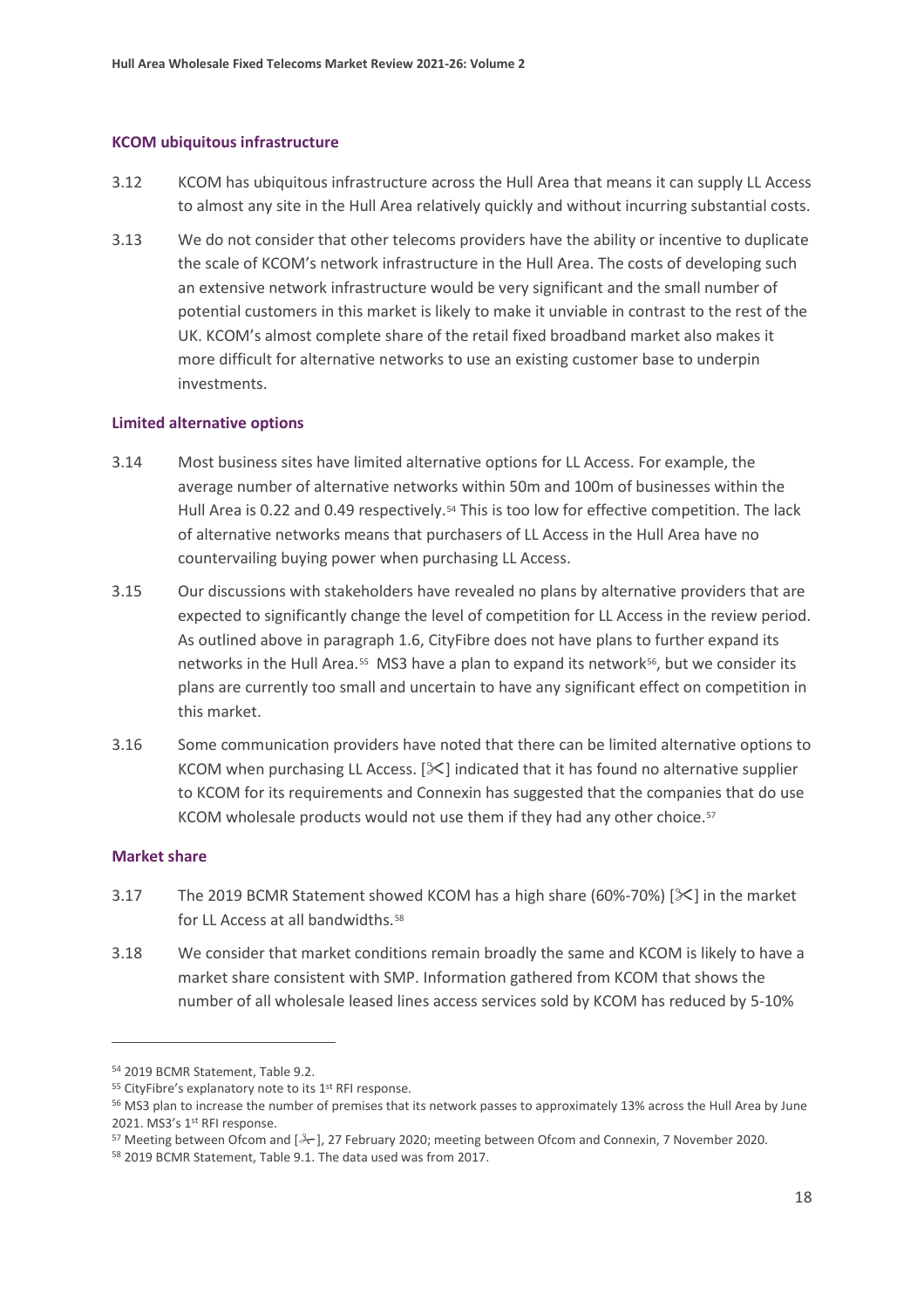$(|\mathcal{X}|)$  from Q4 2017/18 to Q2 2019/20.<sup>59</sup> We do not consider such a decrease is likely to have resulted in any significant change to the existence of KCOM's SMP.

3.19 We also consider that the overall number of wholesale leased lines access services may have reduced as migration from TI to CI leased lines would offer the opportunity to consolidate overall bandwidth requirements onto a smaller number of circuits. Any consolidation of this type would reduce the likelihood that a reduction in wholesale leased lines access services sold by KCOM corresponded to an equivalent decrease in its market share of the LL Access market.

#### **Leased line access services markets deregulated in the 2019 BCMR Statement**

- 3.20 Our previous review found that KCOM did not have SMP for retail CI services or any TI services and so these markets were deregulated. <sup>[60](#page-19-1)</sup> We have monitored the developments of these markets since then and found that:
	- a) We do not consider that KCOM has SMP for retail CI services. KCOM's provision of all wholesale CI services has increased in absolute terms over the last two years, but the number of retail CI services has remained relatively steady. [61](#page-19-2)
	- b) We also do not consider that KCOM has SMP for TI services. Wholesale TI lines have continued to decrease over the last 2 years[.62](#page-19-3) Falling numbers of TI services are likely to drive increased unit costs meaning the market for CI services will increasingly constrain the market for low bandwidth TI services.<sup>63</sup>
- 3.21 This evidence appears consistent with our 2019 assessment that KCOM is unlikely to have SMP in retail CI services or TI services.

### **Consultation questions**

Question 3.1: Do you agree with our proposed market definition of the LL Access market? Please set out your reasons and supporting evidence for your response.

Question 3.2: Do you agree with our proposal that KCOM holds SMP in the supply of LL Access in the Hull Area? Please set out your reasons and supporting evidence for your response.

<span id="page-19-0"></span><sup>59</sup> KCOM's 1st RFI response. The reference to all wholesale leased lines includes all CI and TI services.

<span id="page-19-2"></span><span id="page-19-1"></span> $60$  2019 BCMR Statement, Chapter 9.<br> $61$  KCOM 1<sup>st</sup> RFI response.<br> $62$  KCOM 1<sup>st</sup> RFI response.

<span id="page-19-4"></span><span id="page-19-3"></span><sup>63</sup> 2019 BCMR Statement, paragraph 9.97.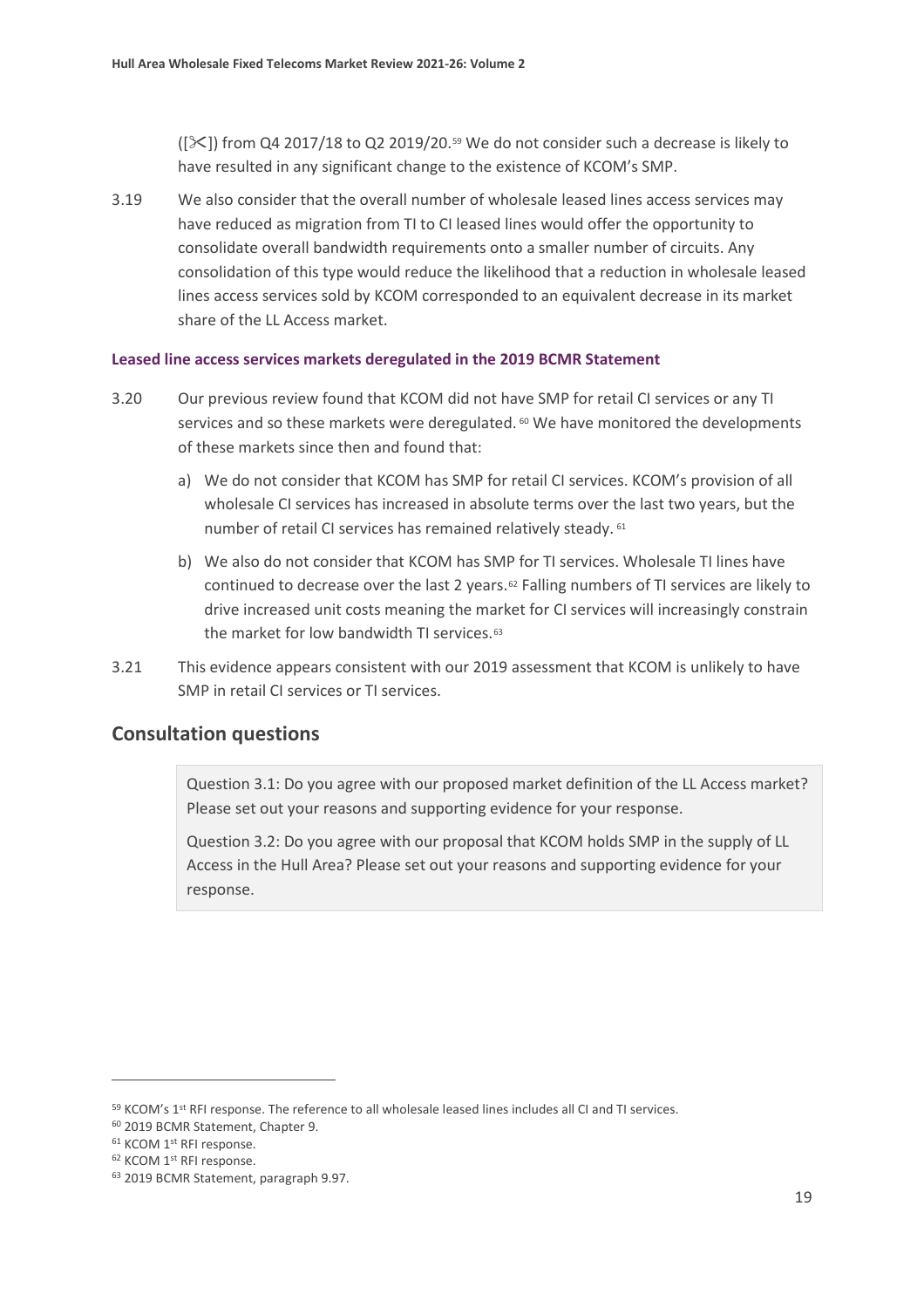# <span id="page-20-0"></span>4. Wholesale broadband access

- 4.1 Wholesale broadband access (WBA) sits between retail broadband services (i.e. the services that end consumers buy), and the upstream WLA market (which relates to the physical connections to consumers' premises).
- 4.2 We have previously found that KCOM has SMP in this market, and imposed a number of remedies. [64](#page-20-1)
- 4.3 We provisionally conclude that the product market definition adopted in the 2018 WLA/WBA Statement - wholesale broadband access services provided at a fixed location<sup>[65](#page-20-2)</sup> -remains an appropriate frame of reference,<sup>[66](#page-20-3)</sup> and that the relevant geographic market<sup>[67](#page-20-4)</sup> is the Hull Area. We provisionally conclude that this market is not suitable for ex-ante regulation, as discussed below.

# **Three criteria test for the WBA in the Hull Area**

- 4.4 The 2014 EC Recommendation sets out those product and service markets which, at a European level, the Commission has identified as being susceptible to *ex ante* regulation. These markets are identified on the basis of the cumulative application of the three criteria test.
- 4.5 Recital 20 of the 2014 EC Recommendation explains that "For the markets the Commission has identified as being susceptible to *ex ante* regulation, a national regulatory authority may still consider it appropriate, on the basis of specific national circumstances, to conduct its own three criteria test. A national regulatory authority may conclude that the three criteria test is or is not met in the national circumstances. If the three criteria test is not met for a specific market listed in the Recommendation, the NRA should not impose regulatory obligations on that market".
- 4.6 WBA corresponds to Market 3b in the Commission's Recommendation. Given developments in the market, we consider it appropriate to conduct a three criteria test on the WBA market in the Hull Area.
- 4.7 We note that the three criteria test is cumulative, and that all three criteria need to be satisfied for a market to be susceptible to regulation. Therefore, if any one of the criteria is not met, the market is no longer susceptible to regulation.

<span id="page-20-1"></span><sup>64</sup> 2018 WLA/WBA Statement, paragraph 3.131.

<span id="page-20-2"></span><sup>65</sup> Where wholesale broadband access services comprise the provision of asymmetric broadband access and any backhaul as necessary to allow interconnection with other telecoms providers, which provides an always-on capability and allows both voice and data services to be used simultaneously. See 2018 WLA/WBA Statement, paragraph 3.106. <sup>66</sup> We review the constraints that operate at the retail level (which are the relevant constraints for the definition of the product market for WBA) in paragraphs 2.7 to 2.13 as part of our assessment of the relevant product market for WLA. As

<span id="page-20-4"></span><span id="page-20-3"></span>set out there, we have not found any material change in the constraints likely to operate at the retail level.  $67$  For the reasons given in paragraphs 2.15 to 2.17, we consider the Hull Area is the appropriate geographic market in which to apply the three criteria test.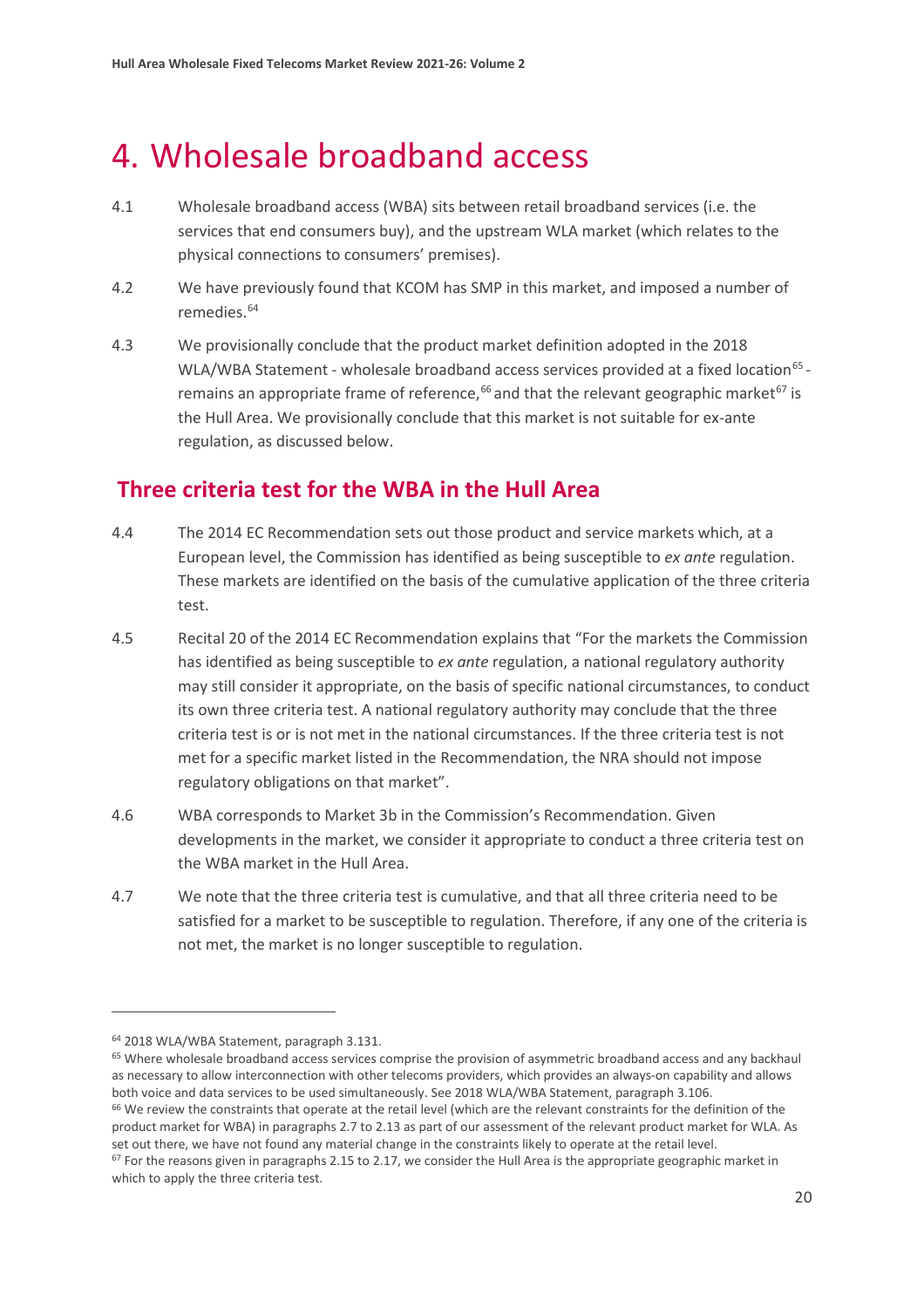## **Presence of high and non-transitory barriers to entry**

- 4.8 Purchasing a WLA product involves interconnecting with KCOM's network. Once this has been done, a broadband provider can offer a retail service to consumers, effectively selfsupplying WBA services, and can also offer WBA services to other retailers. Therefore, if the barriers to take-up of WLA are reduced, the barriers to entry into the WBA market are reduced. Under a modified greenfield approach, the downstream market should only be subject to *ex ante* regulation if competition issues remain, despite the presence of regulation in the upstream market.
- 4.9 Potential WLA entry based on using KCOM's copper network via LLU required a significant investment, requiring investment in 14 exchanges. Given this significant sunk cost, and absent WLA-based entry, there remained high barriers to entry into the WBA market.
- 4.10 However, since our last market review, KCOM now offers a fibre local access product underpinned by WLA regulation. It has also now completed its full-fibre network throughout the Hull Area. It is therefore possible for a potential entrant to supply downstream services throughout the Hull Area based on this.
- 4.11 Further, there is reasonable evidence to suggest that providers ( $[\times]$ ) consider that the viability of purchasing WLA products has increased, and that they would seek to enter using WLA products (see Volume 3, paragraphs 1.16 to 1.17). We consider that KCOM's fibre network provides a realistic opportunity for small telecoms providers to compete effectively in retail broadband services using a WLA product, unlike services based on the legacy copper network, as the minimum scale for profitable entry based on using WLA is reduced compared to a copper network.
- 4.12 Accordingly, given the introduction of a fibre WLA product, and the completion of KCOM's full-fibre roll-out, and based on the discussions we have had with stakeholders $^{68}$  $^{68}$  $^{68}$  we provisionally consider that there are no longer high and non-transitory barriers to entry into the WBA market.
- 4.13 It follows that there is no need to consider the other two criteria in the three criteria test.<sup>[69](#page-21-1)</sup>

## **Conclusion**

4.14 It follows from the above analysis that the WBA market in the Hull Area does not satisfy the three criteria test, and, therefore, is not suitable for ex-ante regulation. Consequently, we propose to remove all existing regulatory obligations from the WBA market in the Hull Area.

<span id="page-21-0"></span><sup>68</sup> We outline these discussions in paragraph 1.16 of Volume 3.

<span id="page-21-1"></span> $69$  These criteria are "a market structure which does not tend towards effective competition within the relevant time horizon" and "the insufficiency of competition law alone to adequately address the market failure(s) concerned".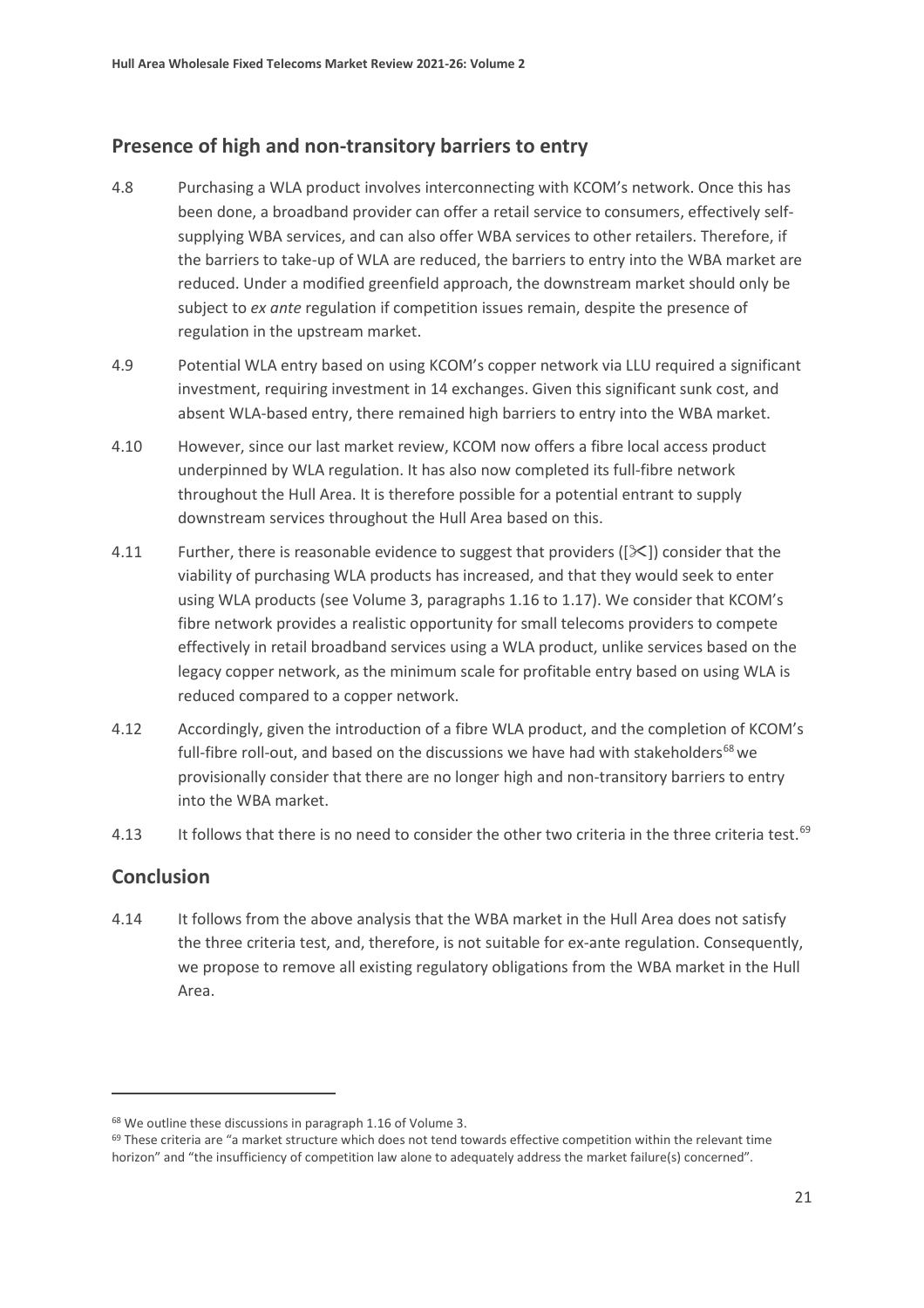4.15 We do not consider that transitional arrangements are necessary. KCOM's WBA product is not currently purchased by any provider,<sup>[70](#page-22-0)</sup> which limits the impact of removing the WBA remedy on competition in the Hull Area.

## **Consultation question**

Question 4.1: Do you agree with our proposal not to regulate the WBA market in the Hull Area on the basis that the increased viability of use of KCOM's WLA FTTP product reduces the barriers to entry into the WBA market? Please set out your reasons and supporting evidence for your response.

<span id="page-22-0"></span> $70$  KCOM's fibre WBA product (Wholesale FibreLine Access – WFLA) is not currently purchased by any provider – retail broadband services provided over KCOM's network by other telecoms providers use white label retail-minus products.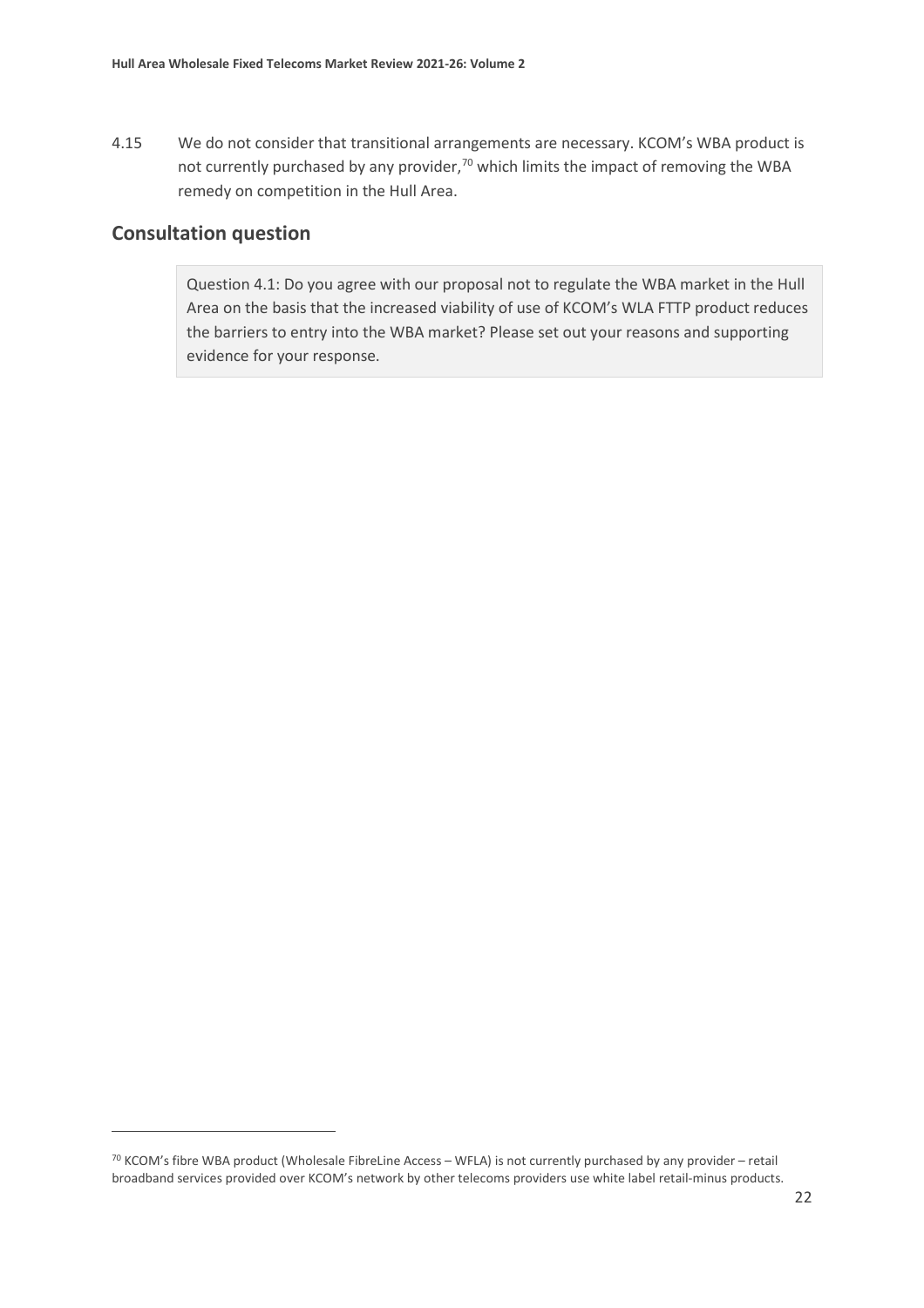# <span id="page-23-0"></span>5. Fixed voice services

# **Overview of the fixed voice markets**

- 5.1 Wholesale fixed analogue exchange lines (WFAEL) are standard fixed lines used to provide fixed voice services to residential and business consumers, as part of dual play (i.e. broadband and landline voice service) or standalone voice-only services, and account for the majority of fixed call traffic in the Hull Area.
- 5.2 ISDN (Integrated Services Digital Network) is a digital exchange line service that supports telephony and some data services. ISDN30 supports up to thirty voice or narrowband data channels and is primarily used by larger businesses with multiple lines and/or sites, for example call centres. ISDN2 supports two voice or narrowband data channels (which may be used for fax machines, for example).
- 5.3 In order for voice calls to be made on products using a fixed analogue exchange line (FAEL), ISDN2 line or ISDN30 line, calls need to be originated on KCOM's copper voice network. This service is known as call origination. The Wholesale Call Origination (WCO) market comprises the wholesale origination of calls over FAEL, ISDN2 and ISDN30 lines. This includes both calls that KCOM originates for its own customers downstream and calls originated for other telecoms providers that make use of KCOM's wholesale FAEL, ISDN2 and ISDN30 access services to supply voice services.

# **Market definition for WFAEL in the Hull Area**

## **Product market**

- 5.4 In the 2017 NMR Statement we concluded that the WFAEL product market comprised copper, cable and ATA enabled FTTP connections.<sup>[71](#page-23-1)</sup> We concluded that VoIP services provided over fixed broadband (both  $\text{OTT}^{72}$  $\text{OTT}^{72}$  $\text{OTT}^{72}$  and managed VoIP services) would be an insufficient indirect constraint on fixed analogue exchange lines (FAEL) that provide fixed telephone services during that market review period.<sup>[73](#page-23-3)</sup>
- 5.5 VoIP services were excluded because broadband products would typically bundle a FAEL (which provides a fixed phone service) with broadband. As a result, it would not have been possible for customers to cease purchasing a FAEL, without also giving up their broadband service (which is relied upon to use a VoIP service).<sup>[74](#page-23-4)</sup> We noted that the development of

<span id="page-23-1"></span> $71$  The market definition assessment in the 2017 NMR Statement stated that the situation in the Hull Area was similar to the rest of the UK.

<span id="page-23-2"></span><sup>&</sup>lt;sup>72</sup> Over-the-top (OTT) VoIP services are voice services provided 'over-the-top' of an existing data network connection such as a fixed or wireless broadband connection.

<span id="page-23-4"></span><span id="page-23-3"></span> $^{73}$  2017 NMR Statement, paragraphs 4.9 to 4.67.<br> $^{74}$  Where providers use LLU to supply broadband services, the MPF product will include both a broadband and a voice facility. Similarly, where providers use Openreach's SMPF or GEA services to supply broadband services, they need a copper bearer in the form of an MPF or WLR line (which will include a voice facility) in order for the broadband service to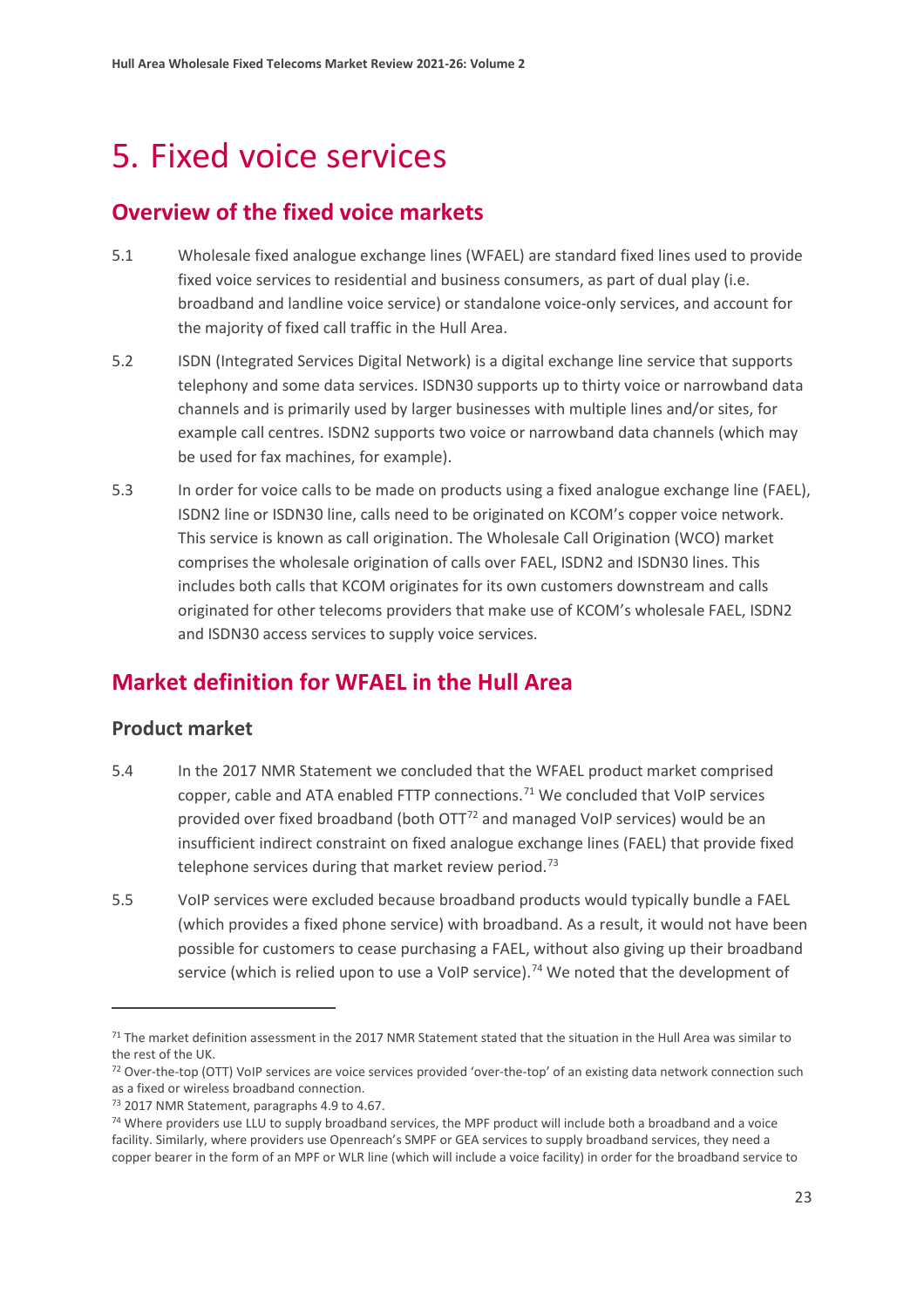mass-market VoIP products that are attractive to residential landline users and suitable wholesale broadband products (which did not require the purchase of a FAEL) would be key enablers of a switch to broadband-only lines by consumers.

- 5.6 The number of fixed analogue voice lines is stable, at around 169,000 lines at the end 2018/19 (a small decline on the previous year).[75](#page-24-0) Furthermore, KCOM has stated that it does not have any plans to close its PSTN or withdraw its copper network in the forthcoming market review period.<sup>[76](#page-24-1)</sup> While this is the case, we expect little change in terms of the substitutability of other products and that the 2017 NMR Statement will remain an appropriate frame of reference.
- 5.7 In the longer term it is possible that substitution between fixed and mobile calls or between fixed calls and OTT VoIP calls will increase. This is because telecoms providers can now use KCOM's data-only WFLLA product to provide fibre broadband services to all premises in the Hull Area without the need to purchase a FAEL.[77](#page-24-2) The availability of KCOM's data-only WLA service increases the likelihood of broadband-only packages being made available to customers from other telecoms providers. This may lead to a greater propensity for consumers to give up their analogue fixed line, which may increase the propensity for such consumers to view mobile and/or OTT VoIP as alternatives to fixed lines for voice calls.
- 5.8 However, it is difficult to predict in advance precisely how substitution patterns will be affected by these developments. Given this uncertainty, we consider that the product market as defined in the 2017 NMR Statement is an appropriate frame of reference to assess whether WFAEL in the Hull Area still meets the three criteria test and should be subject to *ex ante* regulation.

## **Geographic market**

5.9 We consider that the Hull Area is a distinct geographic market from the rest of the UK. KCOM has a market share of nearly 100% for the supply of WFAEL in the Hull Area, in which BT is absent. We therefore consider that the competitive conditions are not homogenous between the Hull Area and the rest of the UK. Furthermore, we do not consider that there are any material differences in competitive conditions within the Hull Area.

function. Consequently, the majority of the products available in the retail market for broadband in the rest of the UK were (and currently are) either dual or triple play products and broadband only products are relatively rare.

<span id="page-24-0"></span><sup>&</sup>lt;sup>75</sup> According to KCOM's RFS 2018/19, there was a 3% decline in overall WFAEL volumes (173,549 in 2017/18 to 168,897 in 2018/19).

<span id="page-24-1"></span><sup>&</sup>lt;sup>76</sup> KCOM has explained that it does not currently hold plans for the switch-off of its copper network. See Annex 6, paragraph A6.29 onwards. Furthermore, it has highlighted that it does not currently plan to withdraw its copper-services (including the provision of FAEL services).

<span id="page-24-2"></span><sup>77</sup> KCOM's Wholesale FibreLine Local Access Price List indicates that a 'data online end user' can purchase a WFLLA product without KLR, while a 'transition end user' would need to still purchase KLR in conjunction with WFLLA.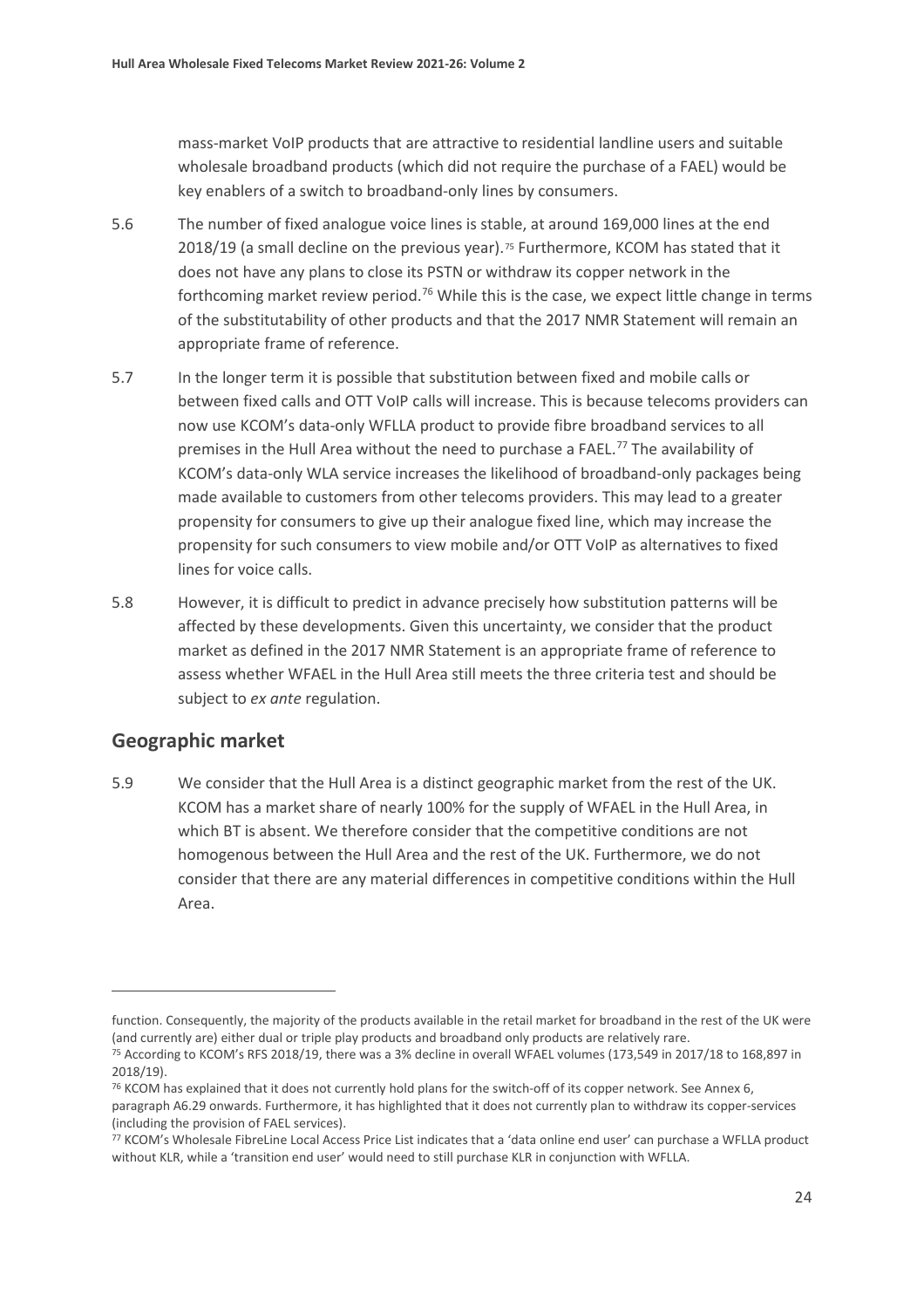## **Three criteria test for WFAEL**

5.10 The WFAEL market is not listed in the 2014 EC Recommendation as a market in which *ex*  ante regulation may be warranted.<sup>[78](#page-25-0)</sup> Where a market is not on the list of markets in the 2014 EC Recommendation, National Regulatory Authorities (NRAs) must apply the three criteria test to identify markets other than those listed. In the 2017 NMR Statement, we considered the three criteria test for WFAEL and found that these three criteria were satisfied. As part of this review, we have assessed whether this continues to be the case.

#### **Presence of high and non-transitory barriers to entry**

- 5.11 As set out above in relation to the product market definition, telecoms providers can now use KCOM's data-only WLA product to provide fibre broadband services to all premises in the Hull Area without the need to purchase a FAEL. Telecoms providers can use the WLA broadband connection to supply a voice service to consumers using managed VoIP, which means it will no longer be necessary to purchase a FAEL from KCOM in order to provide dual play services (and therefore fixed voice services) to all residential consumers in the Hull Area.
- 5.12 Furthermore, as already noted in Volume 3, Section 2 we are proposing measures relating to KCOM's Reference Offer that will improve the existing WLA access arrangements, which we consider will facilitate the use of KCOM's network by access seekers. We consider that this will increase the likelihood that telecoms providers will be able to provide competing dual-play services in the Hull during the forthcoming review period. Consistent with the modified greenfield<sup>[79](#page-25-1)</sup> approach we adopt, a downstream market should be only be subject to *ex ante* regulation if competition issues remain, despite the presence of regulation on the upstream market.
- 5.13 We note that KCOM's current WLA product is unlikely to be suitable for providing voice services to voice-only customers, given that the cheapest monthly rental for a data-only WLA product (the FibreLine LA 30/15 at £15.59)<sup>80</sup> is currently more expensive than KCOM's cheapest voice-only retail product (£11.99). $81$  However, should demand arise for a suitable WLA access product to support voice only services, we would expect KCOM to consider that request as part of its obligation to provide fair and reasonable access in the WLA market as set out in our proposed SMP condition requiring WLA network access on reasonable request (see Volume 3 paragraphs 2.25 to 2.29).

<span id="page-25-0"></span><sup>78</sup> Note that retail access to the public telephone network at a fixed location for residential and non-residential customers was previously identified as a market susceptible to *ex ante* regulation in the 2007 EC Recommendation, but not in the 2014 EC Recommendation.

<span id="page-25-1"></span> $79$  The modified greenfield approach requires us to assess whether markets are effectively competitive from a forwardlooking perspective in the absence of any regulation that would result from a finding of SMP. However, it remains appropriate to take into account *ex ante* regulation arising from SMP findings in markets either upstream from, or horizontally related to, the services of interest.

<span id="page-25-2"></span><sup>80</sup> KCOM's Wholesale FibreLine Local Access Price List [accessed 8 July 2020].

<span id="page-25-3"></span><sup>81</sup> See the price of standalone phone services as listed on [KCOM's](https://www.kcomhome.com/calls/?kcomid=4fbb2cf1-fa86-4560-98e4-a8f20a5d5481) website [accessed 3 July 2020].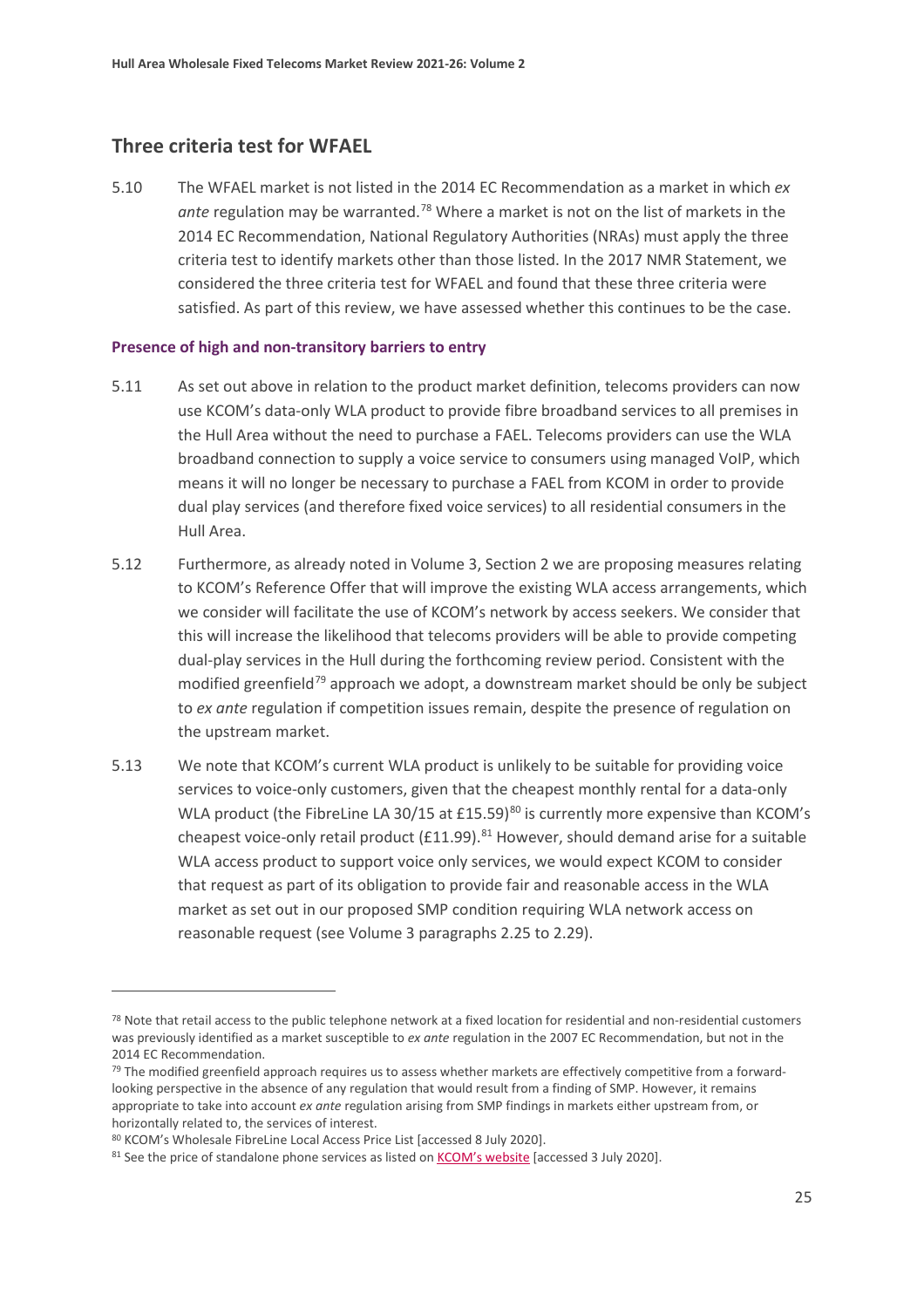5.14 Given that we consider the WFAEL market will become contestable during the review period, our provisional view is that there will no longer be high and non-transitory barriers to market entry. It follows that there is no need to consider the other two criteria in the three criteria test.<sup>[82](#page-26-0)</sup>

#### **Conclusion**

5.15 It follows from the above analysis that WFAEL in the Hull Area does not satisfy the three criteria test, and, therefore, is not suitable for ex-ante regulation. Consequently, we propose to remove all existing regulatory obligations from the WFAEL market in the Hull Area. However, we do propose to maintain aspects of the existing regulation for a transitional period of 12 months (see Volume 3, Section 5 for more information).

# **Wholesale ISDN2 and Wholesale ISDN30**

### **Market definition for wholesale ISDN2 and wholesale ISDN30 in the Hull Area**

#### **Product market**

- 5.16 In our 2017 NMR Statement, we found that wholesale ISDN2 exchange line services and wholesale ISDN30 exchange line services were each in separate product markets. We also found that the markets for wholesale ISDN2 exchange line services and wholesale ISDN30 exchange line services did not include alternatives such as IP-based services, despite these IP-based services typically offering the same or better functionality. We found that the lack of substitution from ISDN to IP-based services in response to a SSNIP was in large part due to the high migration costs that many firms would face in moving from ISDN services to more modern alternatives.<sup>[83](#page-26-1)</sup> Nevertheless, we considered that IP-based services were likely to increasingly provide some level of competitive constraint in the future, particularly for new ISDN line connections.
- 5.17 As noted above in relation to WFAEL, KCOM has not stated any plans to close its PSTN or withdraw its provision of ISDN services in the forthcoming market review period.<sup>[84](#page-26-2)</sup> ISDN is an aging technology and is generally declining in use both in the Hull Area and in the rest of the UK<sup>[85](#page-26-3)</sup>. Given that there is a wider shift away from the use of ISDN services by the industry at large, it is possible that ISDN customers' propensity to switch to IP-based alternatives in response to a SSNIP will increase. However it is difficult to say in advance if

<span id="page-26-0"></span><sup>82</sup> These criteria are "a market structure which does not tend towards effective competition within the relevant time horizon" and "The insufficiency of competition law alone to adequately address the market failure(s) concerned". <sup>83</sup> 2017 NMR Statement, paragraphs 5.20 to 5.44 and 5.92 to 5.112.

<span id="page-26-3"></span><span id="page-26-2"></span><span id="page-26-1"></span><sup>84</sup> KCOM has explained that it does not currently hold plans for the switch-off of its copper network. See Annex 6, paragraph A6.29 onwards. Furthermore, has highlighted that it does not currently have plans for the withdrawal of its copper-services. This means that does not plan to withdraw its provision of ISDN services. KCOM's 1st RFI response. 85 A comparison of [BT's Regulatory Financial Statements](https://www.bt.com/about/investors/financial-reporting-and-news/annual-reports) indicate that volumes for ISDN2 and ISDN30 have been in steady decline since at least 2016/17. As outlined above in the Figure 1.6, ISDN2 line volumes have declined by 13% and ISDN30 channel volumes have declined by 11% [both accessed 8 July 2020].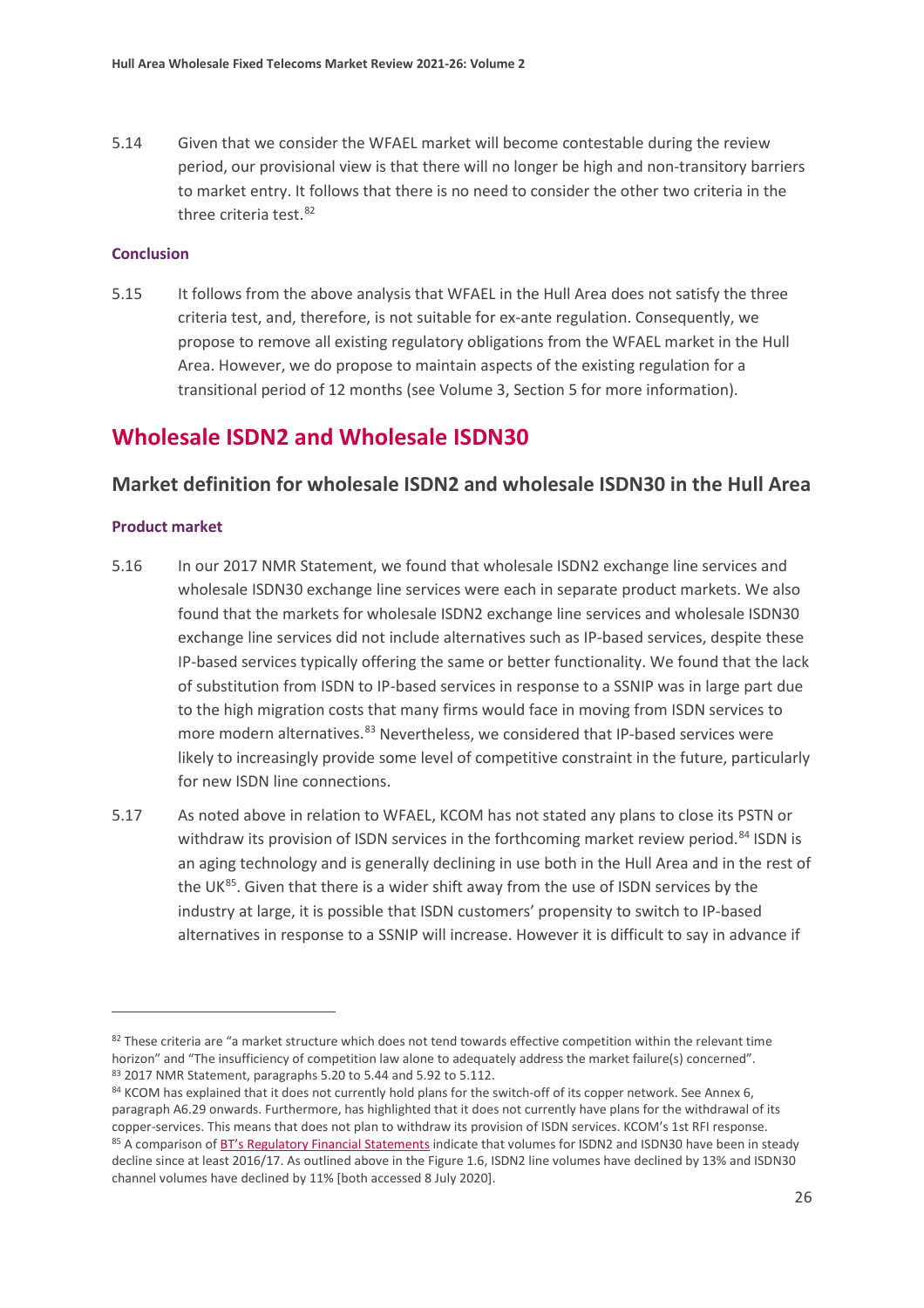there will be a sufficient increase in substitutability to widen the relevant market to include IP services.

5.18 Given this, we consider that the market definitions set out in the 2017 NMR Statement are an appropriate frame of reference to assess whether the markets for wholesale ISDN2 exchange line services and wholesale ISDN30 exchange line services in the Hull Area continue to meet the three criteria test and should be subject to *ex ante* regulation.

#### **Geographic market**

5.19 We consider that the Hull Area is distinct from the rest of the UK. KCOM has a market share of nearly 100% for the supply of wholesale ISDN2 or ISDN30 exchange lines services in the Hull Area, and BT is not present in the Hull Area. We also do not consider that there are any material differences in competitive conditions within the Hull Area.

# **The three criteria test and deregulation of wholesale ISDN2/30 exchange line products**

- 5.20 As noted above, where a market is not on the list of markets in the 2014 EC Recommendation, NRAs must apply the three criteria test to identify markets other than those listed.
- 5.21 The wholesale ISDN2 exchange line services and wholesale ISDN30 exchange line services markets are not listed in the 2014 EC Recommendation as markets in which *ex ante* regulation may be warranted.<sup>[86](#page-27-0)</sup> In the 2017 NMR Statement, we considered the three criteria test for the wholesale ISDN2 exchange line services and wholesale ISDN30 exchange line services markets and found that these three criteria were satisfied. As part of this review, we have assessed whether this continues to be the case.
- 5.22 We have also had regard to our statutory duties, which include an obligation to carry out our functions with a view to securing that regulation does not involve the imposition or maintenance of regulatory burdens that are unnecessary.<sup>[87](#page-27-1)</sup>

#### **The insufficiency of competition law alone to adequately address the market failure(s) concerned**

5.23 The markets for wholesale ISDN2 exchange line services and wholesale ISDN30 exchange line services in the Hull Area are small and are declining, which limits the number of customers that are potentially affected and limits the scope of any competition concern. Current ISDN use amounts to under 2,000 ISDN2 lines and under 7,000 ISDN30 channels (a maximum of c. 1,200 ISDN30 lines), with indications that ISDN use is in decline.<sup>[88](#page-27-2)</sup>

<span id="page-27-0"></span><sup>86</sup> Note that retail access to the public telephone network at a fixed location for residential and non-residential customers was previously identified as a market susceptible to *ex ante* regulation in the 2007 EC Recommendation, but not in the 2014 EC Recommendation.

<span id="page-27-1"></span><sup>87</sup> Section 6 of the Act.

<span id="page-27-2"></span><sup>88</sup> KCOM's 1st RFI response.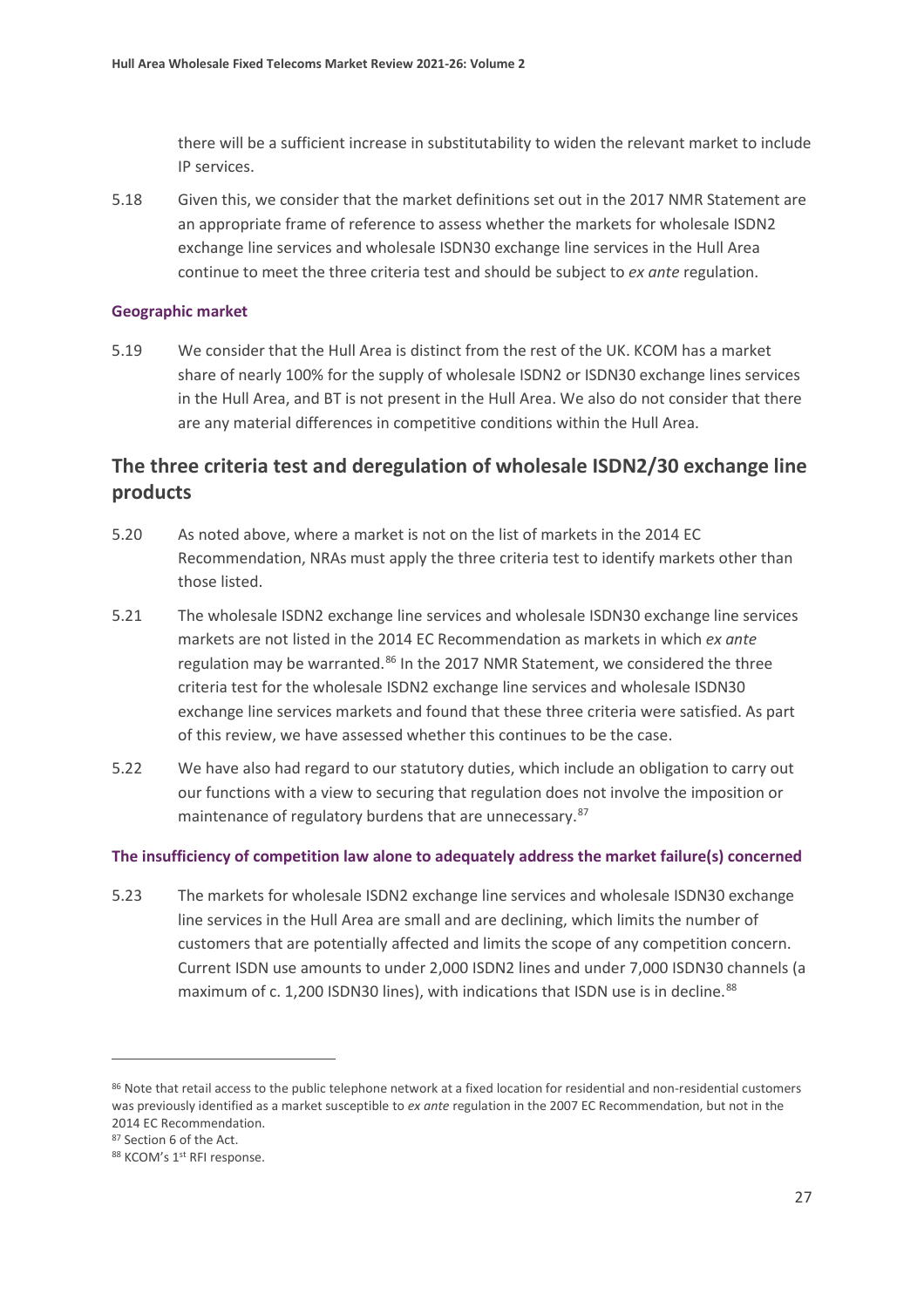- 5.24 Furthermore, in the 2017 NMR Statement we recognised that competition concerns were limited to existing users of ISDN2 and ISDN30, as new users did not face migration costs and were able to substitute to more modern alternatives based on IP. Consequently, current regulation only applies to ISDN exchange lines which were purchased or ordered before December 2018.<sup>[89](#page-28-0)</sup> We estimate that under 15 ISDN exchange lines<sup>[90](#page-28-1)</sup> are protected by our existing *ex ante* ISDN2/30 regulation. The impact of the existing *ex-ante* regulation on the market is therefore likely to be limited.
- 5.25 Given this, we consider that the need for frequent and timely intervention in these markets is no longer indispensable and we propose that is it not necessary, in the specific circumstances of wholesale ISDN2 exchange line services and wholesale ISDN30 exchange line services in the Hull Area, to have SMP regulation in addition to competition law. It follows that there is no need to consider the other two criteria in the three criteria test. $91$

#### **Conclusion**

5.26 It follows from the above analysis that the wholesale ISDN2 exchange line services and wholesale ISDN30 exchange line services markets in the Hull Area do not satisfy the three criteria test, and, therefore, are not suitable for ex-ante regulation. Consequently, we propose to remove all existing regulatory obligations from the wholesale ISDN2 exchange line services and wholesale ISDN30 exchange line services markets in the Hull Area. However, we propose to maintain aspects of the existing regulation for a transitional period of 12 months (see Volume 3, Section 5 for more information).

## **WCO**

### **Market definition**

#### **Product market**

- 5.27 In the 2017 NMR Statement, we concluded that the WCO product market contained voice calls originated over WFAEL (which includes lines using WLR, MPF, Cable and FTTP with an analogue telephone adaptor (ATA)), as well as calls originated over ISDN lines.
- 5.28 In previous reviews we found that in response to a small but significant change in the price of fixed calls, consumers were not willing to substitute in sufficient numbers to

<span id="page-28-0"></span><sup>89</sup> In the 2017 NMR Statement we observed that there was a growing and significant indirect constraint from IP-based alternatives, which would be likely to limit the extent of KCOM's market power in wholesale ISDN markets. As a result, we tailored our remedies to remove most regulation for new ISDN lines and instead focus *ex ante* regulation on existing ISDN lines only. 2017 NMR Statement, paragraphs 7.94 to 7.98.

<span id="page-28-1"></span><sup>90</sup> These are estimates based on the number of wholesale ISDN exchange lines sold by KCOM in Q2 2018/19. KCOM's 1<sup>st</sup> RFI response.

<span id="page-28-2"></span><sup>91</sup> These criteria are "the presence of high and non-transitory barriers to entry" and "a market structure which does not tend towards effective competition within the relevant time horizon".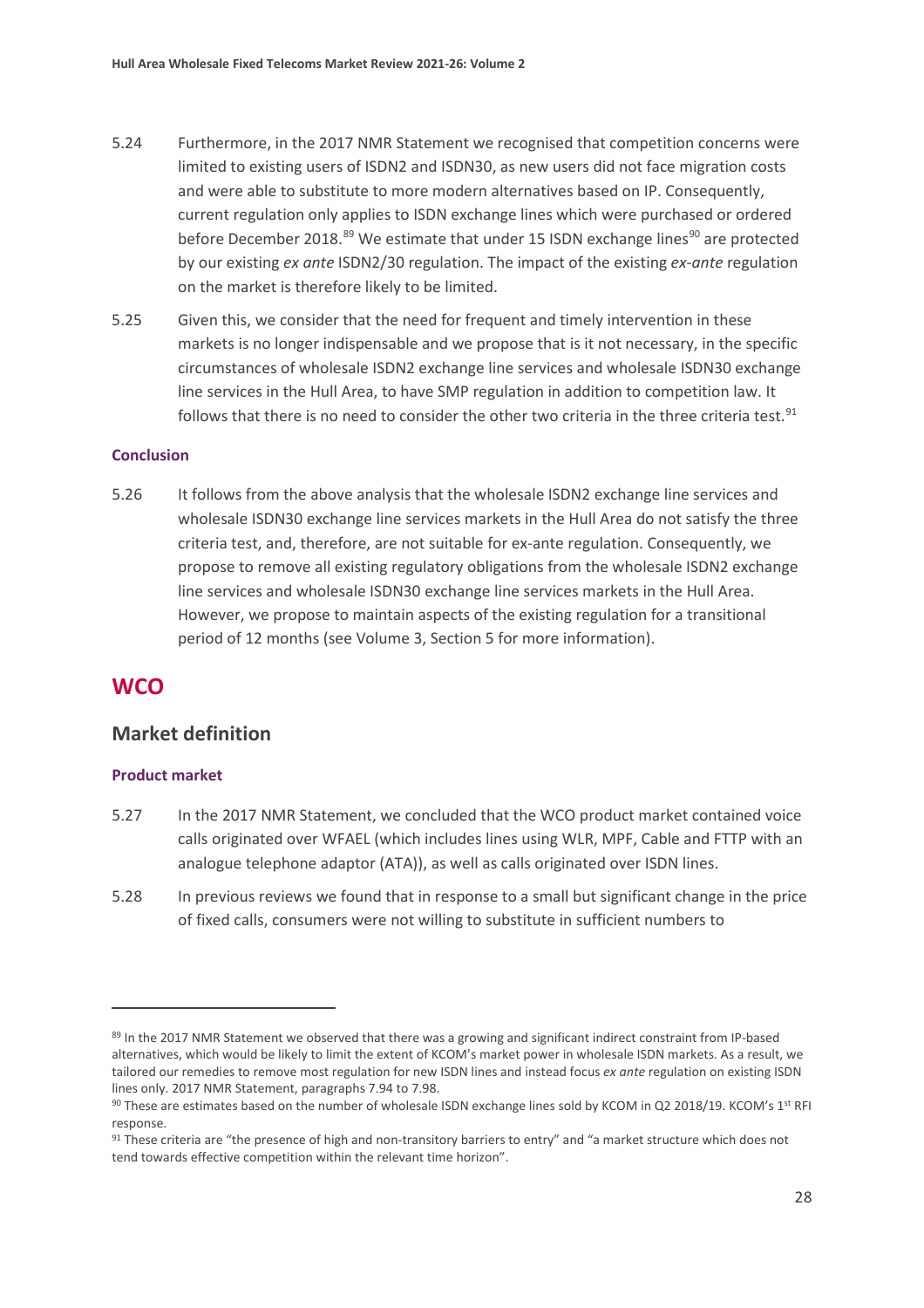alternatives, such as mobile or VoIP services provided over fixed broadband. Consequently, we defined narrow product markets that exclude these alternatives.<sup>[92](#page-29-0)</sup>

- 5.29 As noted already above, WCO volumes in the Hull Area been in decline. There are signs that use of alternative methods of communication has continued to grow throughout the UK. [93](#page-29-1) The proportion of households that have a mobile, but no landline, increased from 18% in 2017 to 22% in 2020.<sup>[94](#page-29-2)</sup> The use of OTT voice services has also been increasing over the last few years, with the percentage of people that use OTT voice services growing from 55% in 2017 to 66% in 2020. [95](#page-29-3)
- 5.30 In the longer term, it remains possible that substitution between fixed and mobile calls or between fixed calls and OTT calls will increase. As already noted above in relation to the WFAEL product market, the availability of broadband-only services in the Hull Area by other telecoms providers is now more likely, due to the availability of KCOM's data-only WFLLA service as well as our proposals (as set out in Volume 3, Section 2) relating to KCOM's WLA Reference Offer which we consider will improve the existing WLA access arrangements. The availability of broadband-only services may lead to a greater propensity for consumers to give up their analogue fixed line, which may increase the propensity for such consumers to view mobile and/or OTT VoIP as alternatives to calls originated over fixed lines. However, it is difficult to predict in advance precisely how substitution patterns will be affected.
- 5.31 Given this, we consider that the market definition that we set out in the 2017 NMR Statement is an appropriate frame of reference to consider whether the WCO market still meets the three criteria test and should be subject to *ex ante* regulation.<sup>96</sup>

#### **Geographic market**

5.32 We consider our assessment of geographic market definitions for WFAEL, ISDN2 and IDSDN30 are also relevant for the WCO market. We propose that the Hull Area is distinct from the rest of the UK due to KCOM facing little competition in the supply of WFAEL, ISDN2 or ISDN30 services over which calls are originated by KCOM, and BT is not present in the Hull Area. We also do not consider that there are any material differences in competitive conditions within the Hull Area.

<span id="page-29-2"></span><span id="page-29-1"></span><span id="page-29-0"></span> $92$  2017 NMR Statement, paragraphs 4.143 to 4.148.<br> $93$  We look at trends in the UK generally to consider behaviours in the Hull Area. We expect that the behaviour of consumers in the Hull Area in regard to mobile and OTT VoIP use is broadly similar to those in the UK as a whole. 94 'Mobile only' responses to Tech Tracker Question QC1: "Is there a landline phone in your home that can be used to make and receive calls?"). [Ofcom Technology Tracker 2017 H1,](https://www.ofcom.org.uk/__data/assets/pdf_file/0015/101292/technology-tracker-data-tables-h1-2017.pdf) Table 21. [Ofcom Technology Tracker 2020,](https://www.ofcom.org.uk/__data/assets/pdf_file/0037/194878/technology-tracker-2020-uk-data-tables.pdf) Table 27. 95 'Yes' responses to Tech Tracker Question QE30: "Have you or anyone in your household ever used one of these services to make voice calls using the internet at home?" ("these services" being explained as services such as Skype Facetime, WhatsApp and Facebook Messenger)[. Ofcom Technology Tracker 2017 H1,](https://www.ofcom.org.uk/__data/assets/pdf_file/0015/101292/technology-tracker-data-tables-h1-2017.pdf) Table 103. [Ofcom Technology Tracker 2020,](https://www.ofcom.org.uk/__data/assets/pdf_file/0037/194878/technology-tracker-2020-uk-data-tables.pdf) Table 76.

<span id="page-29-4"></span><span id="page-29-3"></span><sup>96</sup> Where a narrower product market does not pass the three criteria test, a wider product market definition that included alternative services would also not pass the three criteria test.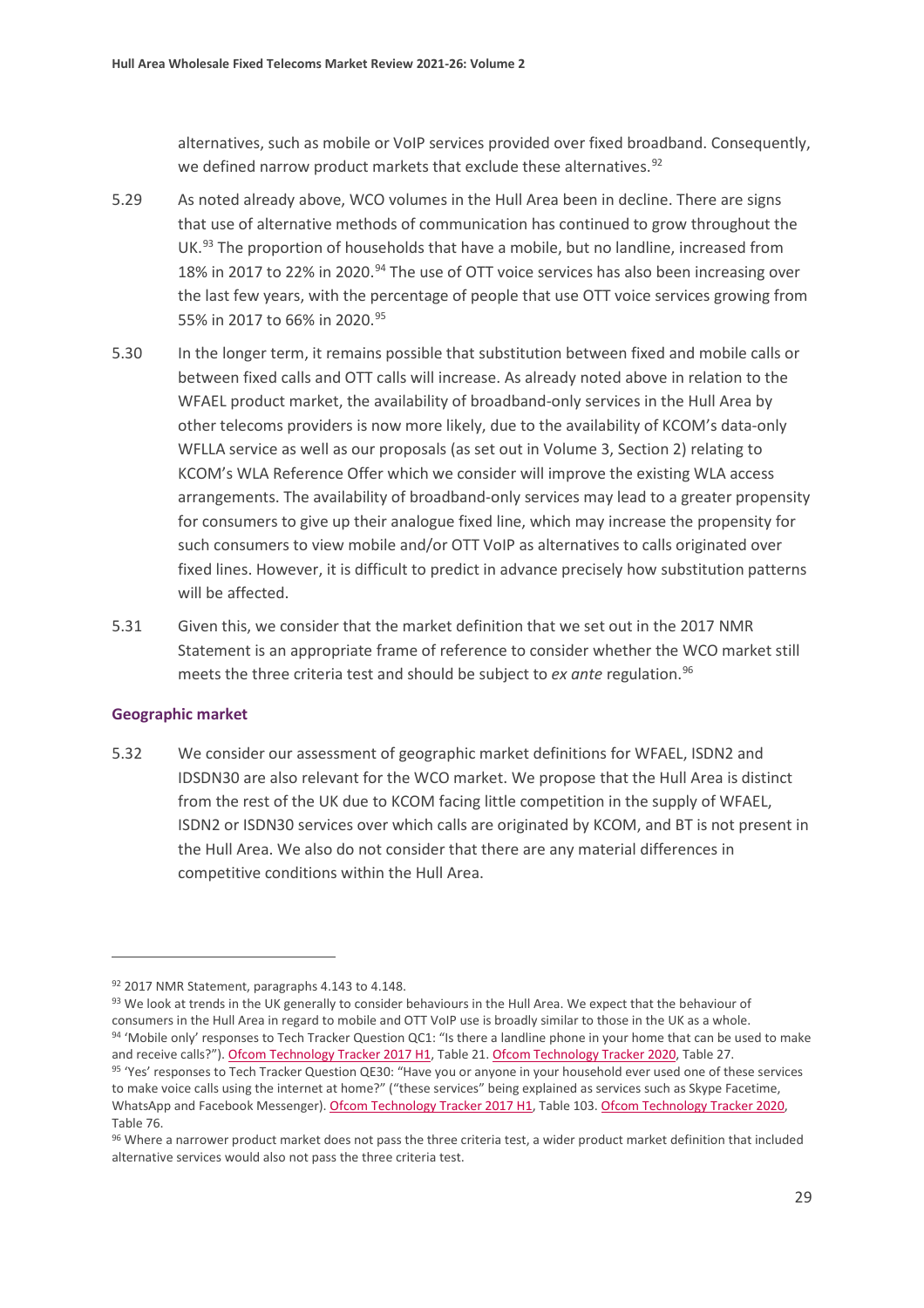# **Three criteria test for WCO**

#### **Presence of high and non-transitory barriers to entry**

- 5.33 As already noted above in relation to the application of the three criteria test in the WFAEL market, KCOM's provision of its data-only WFLLA service means it is no longer necessary to use a FAEL to provide a fixed voice service in the Hull Area. As other telecoms providers can provide a managed VoIP service over broadband, telecoms providers will be able to originate the calls themselves, instead of having to rely on KCOM to originate calls on its voice network.
- 5.34 Consistent with the modified greenfield $97$  approach, we consequently consider that alternative providers of fixed voice services are unlikely to face high and non-transitory barriers to entry in the supply of WCO in the Hull Area by the end of the period of this review.
- 5.35 As already noted above in relation to WFAEL, we acknowledge that the use KCOM's WFLLA product is unlikely to be suitable for providing voice services to voice-only customers, given the wholesale price exceeds the price of KCOM's retail voice-only product.<sup>[98](#page-30-1)</sup> However, should demand arise for a suitable WLA access product to support voice-only services, we would expect KCOM to consider that request as part of its obligation to provide fair and reasonable access in the WLA market as set out in our proposed SMP condition requiring WLA network access on reasonable request (see Volume 3 paragraphs 2.26 to 2.30).
- 5.36 Given that we consider the WCO market will become contestable during the review period, our provisional view is that there will no longer be high and non-transitory barriers to market entry. It follows that there is no need to consider the other two criteria in the three criteria test.[99](#page-30-2)

#### **Conclusion**

- 5.37 It follows from the above analysis that the WCO market in the Hull Area does not satisfy the three criteria test, and, therefore, is not suitable for ex-ante regulation. Consequently, we propose to remove all existing regulatory obligations from the WCO market in the Hull Area.
- 5.38 We do however, propose to maintain aspects of the existing regulation for a transitional period of 12 months (see Volume 3, Section 5 for more information).

<span id="page-30-0"></span><sup>97</sup> The modified greenfield approach requires us to assess whether markets are effectively competitive from a forwardlooking perspective in the absence of any regulation that would result from a finding of SMP. However, it remains appropriate to take into account *ex ante* regulation arising from SMP findings in markets either upstream from, or horizontally related to, the services of interest.

<span id="page-30-1"></span><sup>98</sup> As already noted above, the cheapest monthly rental for a data-only WLA product (the FibreLine LA 30/15 at £15.59/mth) is more expensive than KCOM's cheapest voice-only retail product (£11.99/mth).

<span id="page-30-2"></span><sup>99</sup> These criteria are "a market structure which does not tend towards effective competition within the relevant time horizon" and "the insufficiency of competition law alone to adequately address the market failure(s) concerned".